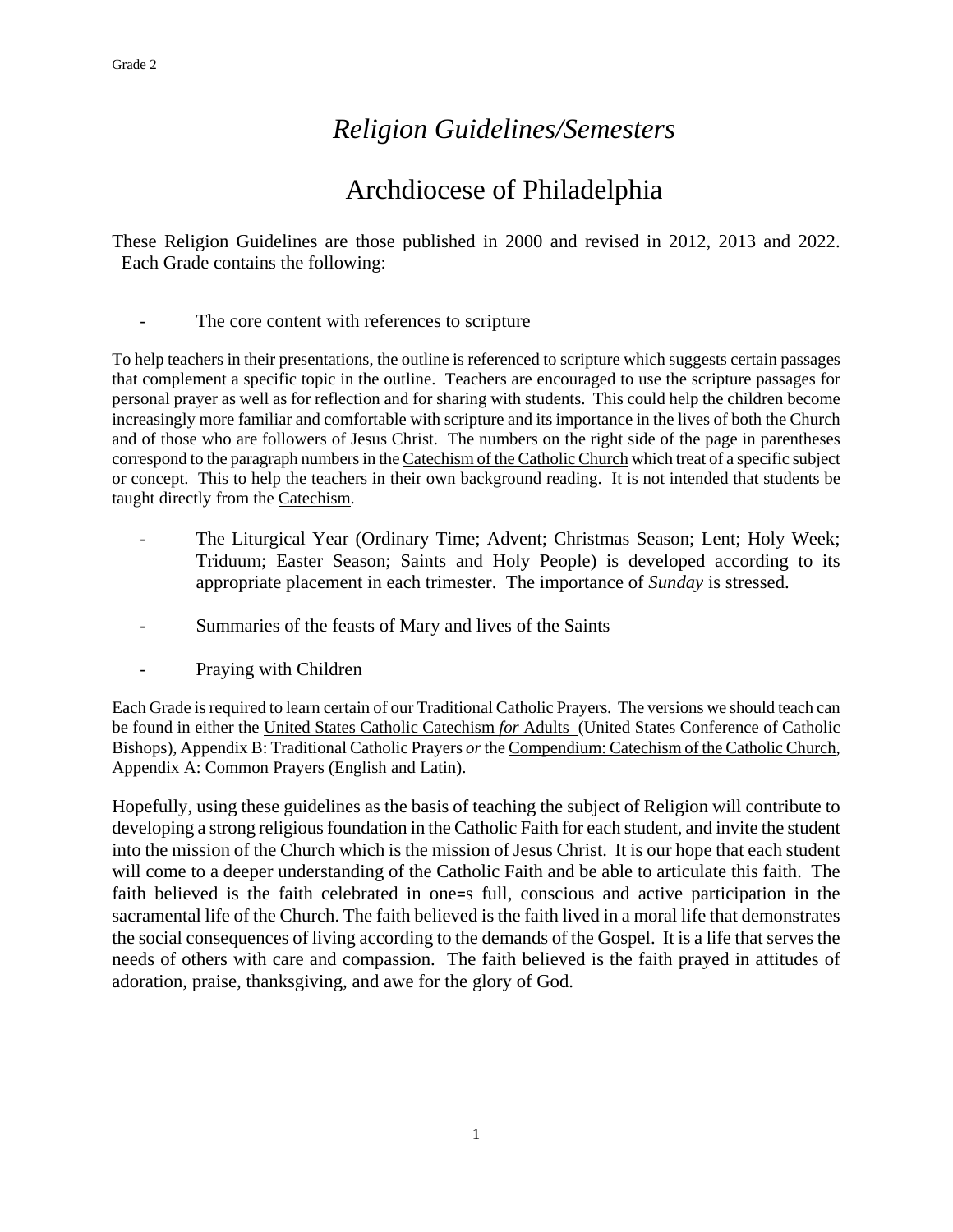# *First Semester*

### I. BLESSED TRINITY

| A. | <b>CENTRAL MYSTERY OF OUR FAITH</b>                     | (232, 234, 257, 261, 266,<br>1061-65, 2157) |
|----|---------------------------------------------------------|---------------------------------------------|
|    | 1. Sign of the Cross                                    |                                             |
|    | 2. Glory be to the Father                               |                                             |
|    |                                                         |                                             |
| B. | ONE GOD IN THREE PERSONS                                | $(233, 252-55)$                             |
|    | 1. God the Father - the First Person of the Trinity     | $(238-40)$                                  |
|    | a. Creator of all                                       | (299)                                       |
|    | 1) Story of Creation                                    | Gen. 1:1-13                                 |
|    | 2) Creation of man and woman                            | Gen. 2:4-24                                 |
|    | b. God reveals Himself to us - Revelation.              | Heb. 1:1-4, (50, 52)                        |
|    | c. Father of Jesus -<br>Jesus reveals what God is like. | Jn. 1:18, Jn. 17:25-26<br>(242, 458)        |
|    | d. Father of us all - all life comes from God           |                                             |
|    |                                                         |                                             |
|    | 2. God the Son - the Second Person of the Trinity       | (262, 663)                                  |
|    | a. Incarnation - Son of God and Son of Mary             | $(525-26, 563)$                             |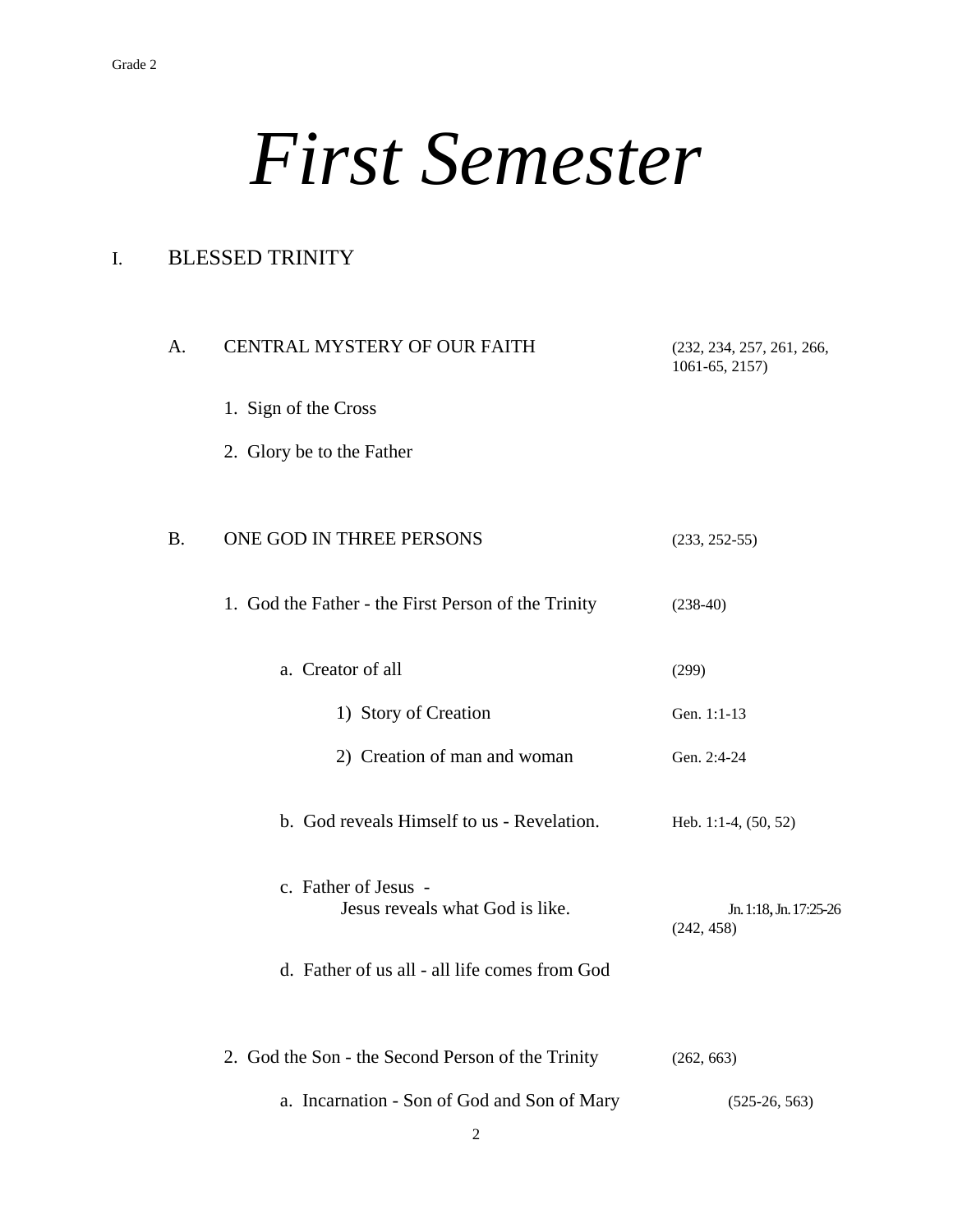|                                                                    |                          | 1) The Nativity<br>2) Presentation in the Temple                        | Lk. 2:1-20<br>Lk. 2:22-32                |  |
|--------------------------------------------------------------------|--------------------------|-------------------------------------------------------------------------|------------------------------------------|--|
|                                                                    |                          | 3) Finding in the Temple -<br>Child Jesus= obedience to Mary and Joseph | Lk. 2:41-52                              |  |
|                                                                    |                          | b. Teaches us to love and forgive                                       |                                          |  |
|                                                                    |                          | 1) The Good Samaritan                                                   | Lk. 10:25-26                             |  |
|                                                                    |                          | 2) The Prodigal Son                                                     | Lk. 15:11-24                             |  |
|                                                                    |                          | 3) The Good Shepherd                                                    | Jn. 10:1-21                              |  |
|                                                                    |                          | c. Promises to remain with us always                                    |                                          |  |
| 1) Jesus' Presence in the Eucharist<br>2) Jesus is with us always. |                          |                                                                         | 1 Cor.11:23-27                           |  |
|                                                                    |                          | Mt. 28:20                                                               |                                          |  |
|                                                                    | 3. God the Holy Spirit - | the Third Person of the Trinity                                         | $(243-46, 263, 685-$<br>86)              |  |
|                                                                    | a. Helper                |                                                                         |                                          |  |
|                                                                    |                          | 1) The Holy Spirit guides us.                                           | Jn. 14:26-27                             |  |
|                                                                    |                          | 2) The Holy Spirit helps us to be holy.                                 | Jn. 14:14-21                             |  |
|                                                                    | b. Dwells within us      |                                                                         |                                          |  |
| 16:19-20                                                           |                          | 1) Ascension accounts                                                   | Mt. 28:16-20, Mk.                        |  |
|                                                                    |                          | 2) Pentecost / Descent of the Holy Spirit                               | Lk. 24:50-53, Acts 1:6-12<br>Acts 2:1-41 |  |
|                                                                    |                          | 3) The Spirit of God makes his                                          | Rom. 8:14-17                             |  |
|                                                                    |                          | home in us.<br>4) Temple of the Holy Spirit                             | 1 Cor. 6:19-20                           |  |
|                                                                    |                          |                                                                         |                                          |  |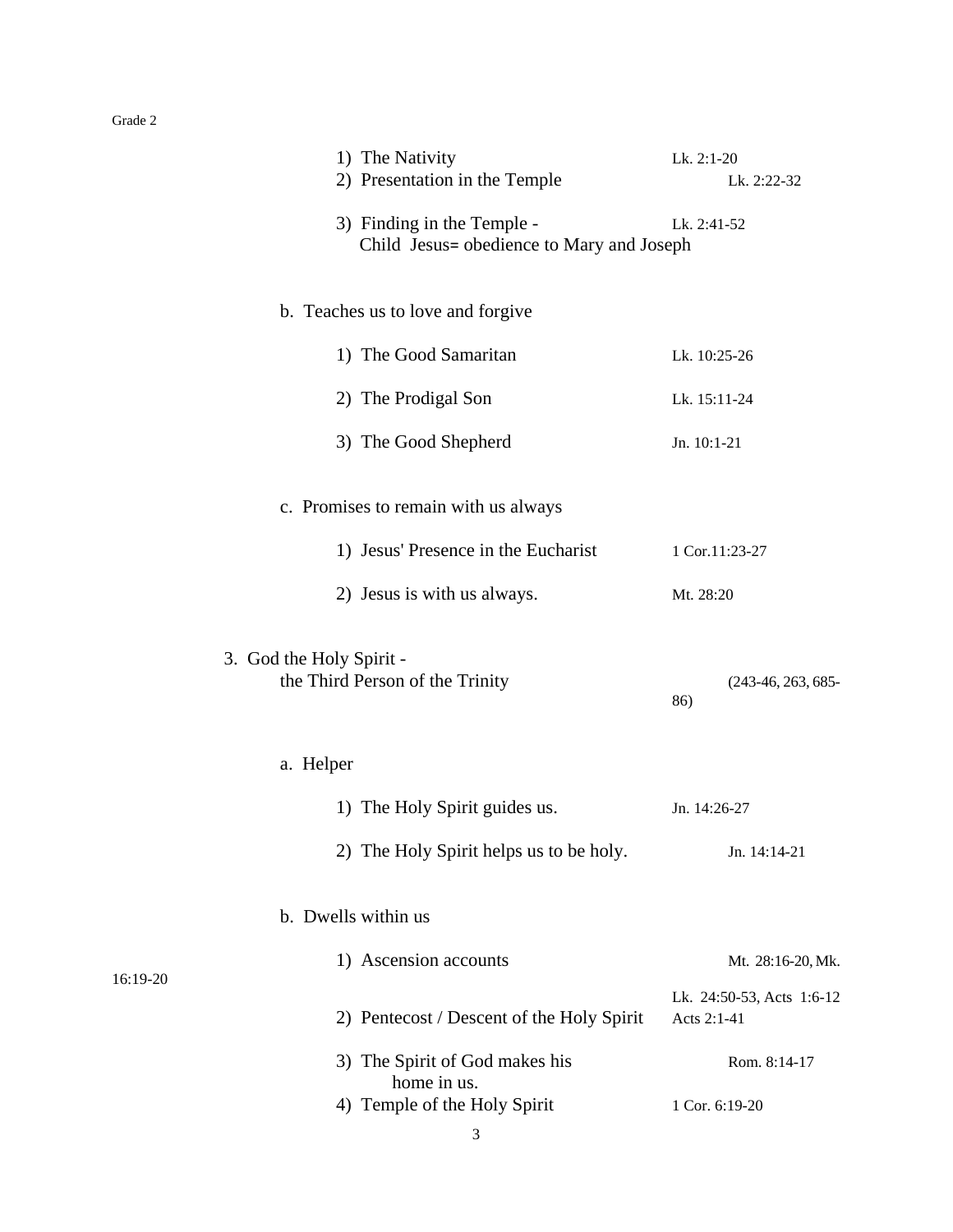#### II. SACRAMENTS

| A. | <b>INSTITUTED BY CHRIST</b>                                                 | $(1115-16, 1210)$                         |
|----|-----------------------------------------------------------------------------|-------------------------------------------|
| B. | THERE ARE SEVEN SACRAMENTS                                                  |                                           |
|    | 1. Sacraments of Christian Initiation                                       |                                           |
|    | a. Baptism                                                                  | $(1212-16, 1226-28,$<br>1253, 1257, 1275) |
|    | 1) Bible References to Baptism                                              |                                           |
|    | a) Jesus is baptized                                                        | Mt. 3:13-17, Mk. 1:9-11<br>Lk. 3:1-10     |
|    | b) Mission to the world.                                                    | Mt. 28:16-19                              |
|    | c) Disciples baptized by the<br><b>Holy Spirit</b><br>2) Effects of Baptism | Acts 1:5,<br>Acts 11:11-18<br>(1213)      |
|    | a) Forgives original sin<br>and all sin                                     | $(977, 1262-63)$                          |
|    | b) We are born again as<br>children of God                                  | (1265)                                    |
|    | c) We become temples of<br>the Holy Spirit                                  | (1265)                                    |
|    | 3) Indelible <i>spiritual mark</i> (character)                              | (1272)                                    |
|    | 4) Initiation into the Church                                               | $(1229-33, 1271)$                         |
|    | 5) Gives grace<br>6) Celebrating the Sacrament                              | $(1996-97, 2003)$                         |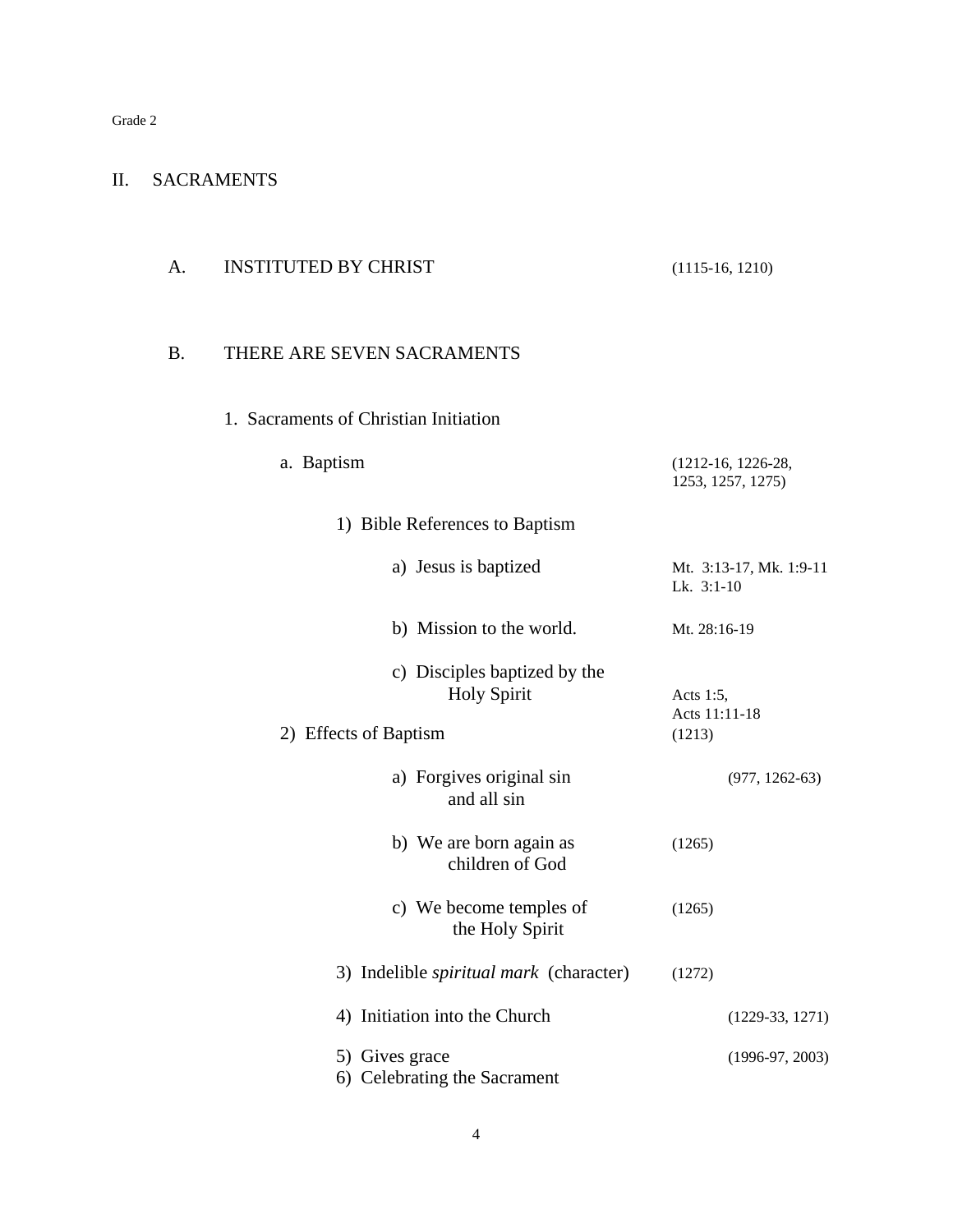| Grade 2 |  |  |
|---------|--|--|
|         |  |  |

| a) Parts of the Rite                                                                           |                       |
|------------------------------------------------------------------------------------------------|-----------------------|
| (1) Profession of Faith - Baptismal Promises                                                   |                       |
| (2) Words of the minister                                                                      | (1240)                |
| AName, I baptize you in the name<br>of the Father, and of the Son, and<br>of the Holy Spirit.@ |                       |
| $(3)$ Symbols                                                                                  |                       |
| Water                                                                                          | (1238)                |
| Oils<br>(Oil of Catechumens<br>and Chrism)                                                     | (695, 1237)           |
| Sign of the Cross                                                                              |                       |
| <b>White Garment</b>                                                                           | (1243)                |
| Candle                                                                                         | (697)                 |
| b) Ministers                                                                                   | (1256)                |
| (1) Ordinary Minister -<br>Bishop, priest, deacon                                              |                       |
| $(2)$ Case of necessity -<br>Any person who has<br>the right intention                         |                       |
| b. Confirmation                                                                                | Acts 2:1-4, (1285-96) |
| 1) Effect of Confirmation is the full                                                          | (1302)                |
| outpouring of the Holy Spirit<br>2) Indelible <i>spiritual mark</i> (character)                | $(1304-05)$           |
| 3) Signs                                                                                       |                       |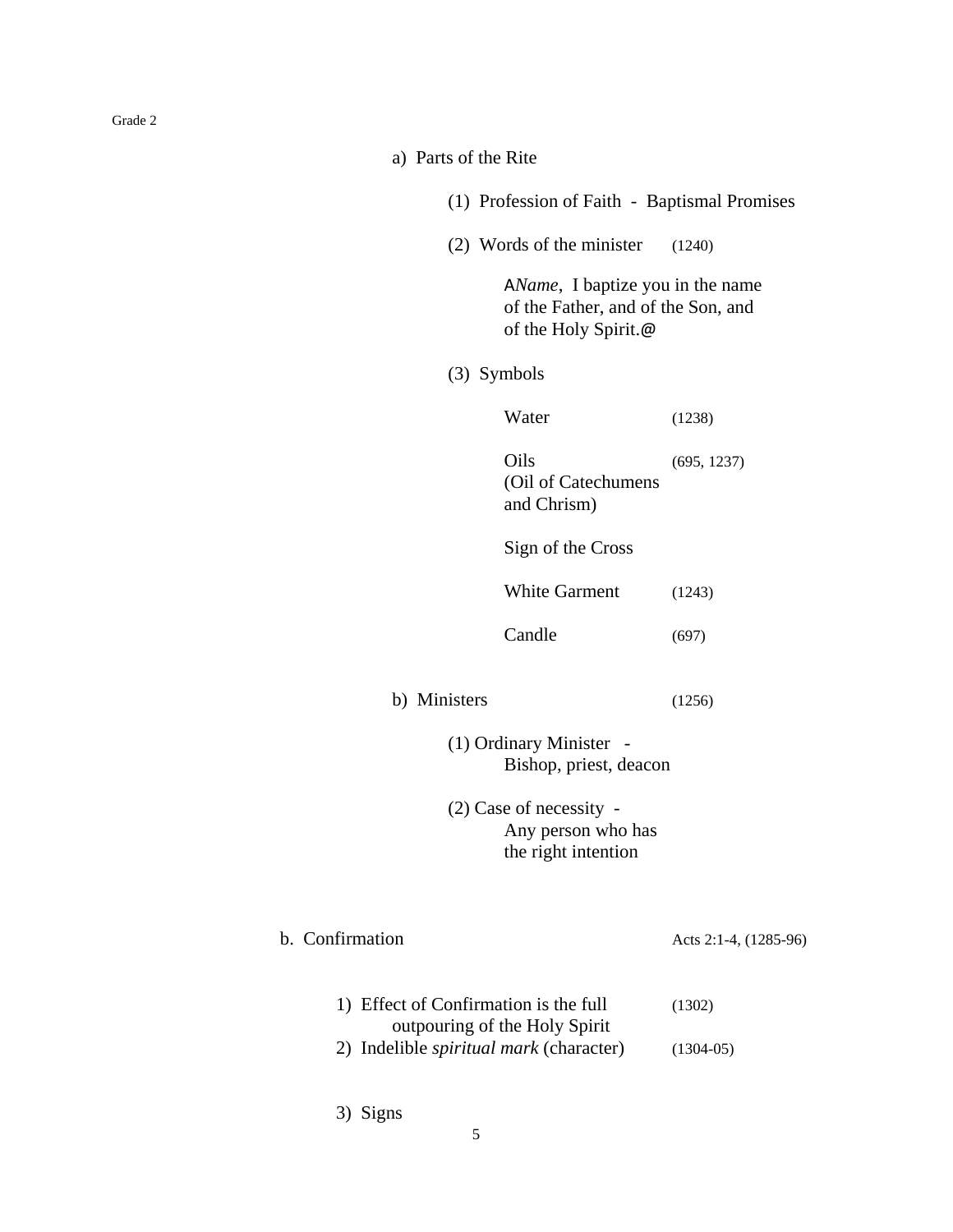| a) Anointing                                                                                                                        | $(1293-94)$                                                                                                  |
|-------------------------------------------------------------------------------------------------------------------------------------|--------------------------------------------------------------------------------------------------------------|
| b) Chrism                                                                                                                           | $(1297-99)$                                                                                                  |
| 4) Ordinary Minister - Bishop                                                                                                       | (1312)                                                                                                       |
| c. Eucharist                                                                                                                        | $(1113, 1210-11,$<br>1322-24, 1395)                                                                          |
| 1) Names                                                                                                                            | $(1328-32)$                                                                                                  |
| a) Holy Eucharist -<br>Thanksgiving                                                                                                 |                                                                                                              |
| b) Holy Communion -<br>Body and Blood of Christ                                                                                     | (1331)                                                                                                       |
| c) Blessed Sacrament                                                                                                                | (1330)                                                                                                       |
| d) The Mass                                                                                                                         | (1332)                                                                                                       |
| e) The Lord=s Supper                                                                                                                | (1329)                                                                                                       |
| 2) Stories of the Last Supper -<br>the First Eucharist                                                                              | Mt.26:25-29<br>Mk.14:22-25, Lk. 22:14-20<br>Jn. 6:32-58; 13:1-16<br>Acts 2:42-47<br>1 Cor. 10:16-18;11:23-27 |
| 3) Celebrating the Sacrament                                                                                                        |                                                                                                              |
| a) Mass - a share in Jesus' Last Supper                                                                                             |                                                                                                              |
| b) Consecration of bread and wine<br>at Mass - the Holy Spirit,<br>through the action of the priest,<br>changes bread and wine into | (1353)                                                                                                       |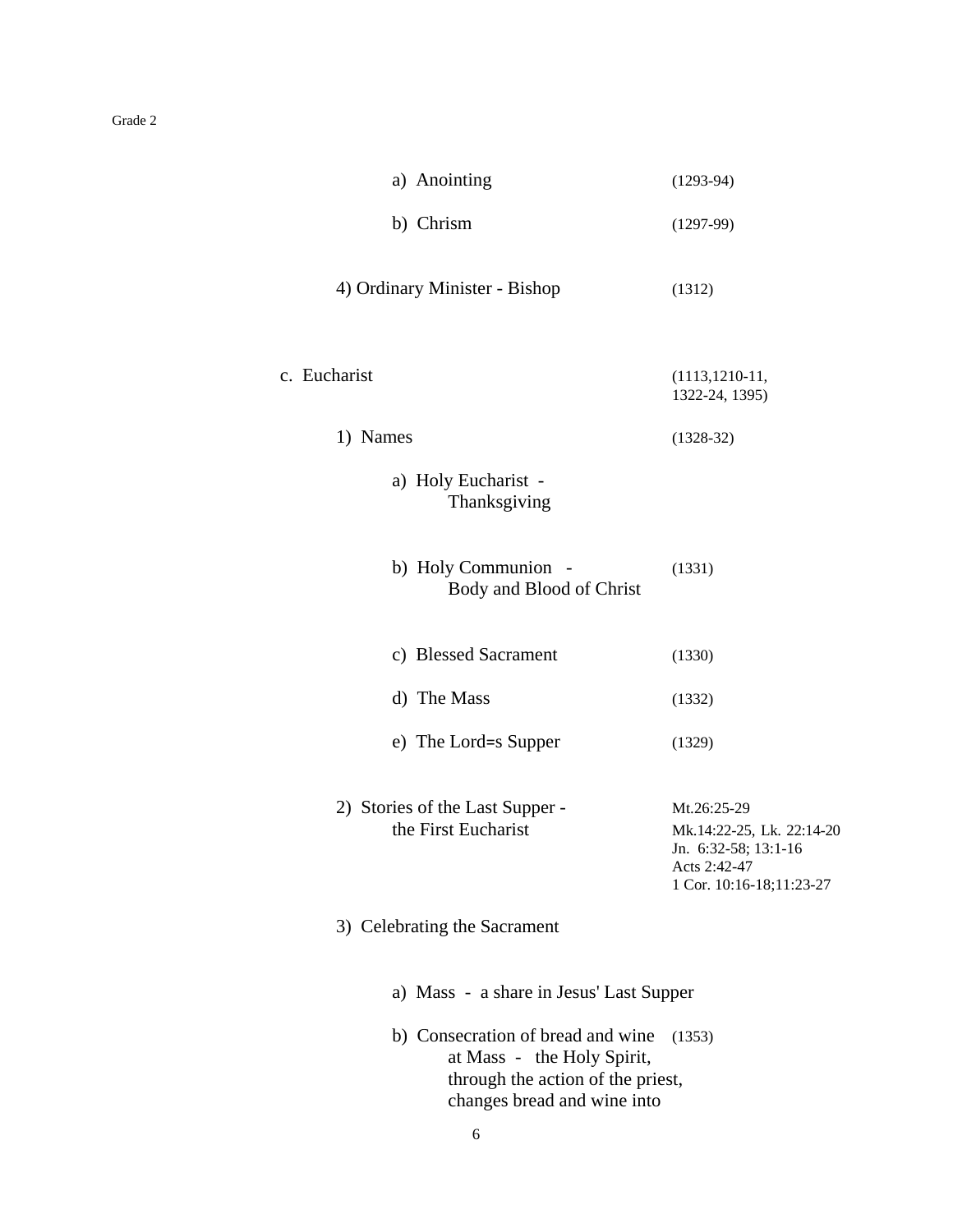|           | the Body and Blood of Christ.                                            |                                                                      |  |
|-----------|--------------------------------------------------------------------------|----------------------------------------------------------------------|--|
|           | 4) Real Presence of Jesus in the Eucharist                               | $(1379-80)$                                                          |  |
|           | a) The Blessed Sacrament which<br>(1) Sanctuary Lamp<br>(2) Genuflection | is not consumed at Mass is<br>reserved in the tabernacle.            |  |
|           | b) Adoration                                                             | (1378)                                                               |  |
|           | (1) Monstrance                                                           |                                                                      |  |
|           | (2) Incense<br>$\mathbf{c})$                                             | Benediction - highlights presence of Christ in the                   |  |
| Eucharist |                                                                          | (Holy Communion and the Worship of the<br>Eucharist Outside of Mass) |  |
|           |                                                                          | (1) Readings from the word of God                                    |  |
|           | $(2)$ Hymns                                                              |                                                                      |  |
|           | (3) Prayers                                                              |                                                                      |  |
|           |                                                                          | (4) Time for silent adoration                                        |  |
|           |                                                                          | (5) Blessing of the people with the sacred host                      |  |
|           | 2. Sacraments of Healing                                                 | $(1420-21)$                                                          |  |
|           | a. Penance and Reconciliation                                            |                                                                      |  |
|           | 1) Names                                                                 | $(1423-24)$                                                          |  |
|           | a) Penance                                                               |                                                                      |  |
|           | b) Reconciliation<br>7                                                   |                                                                      |  |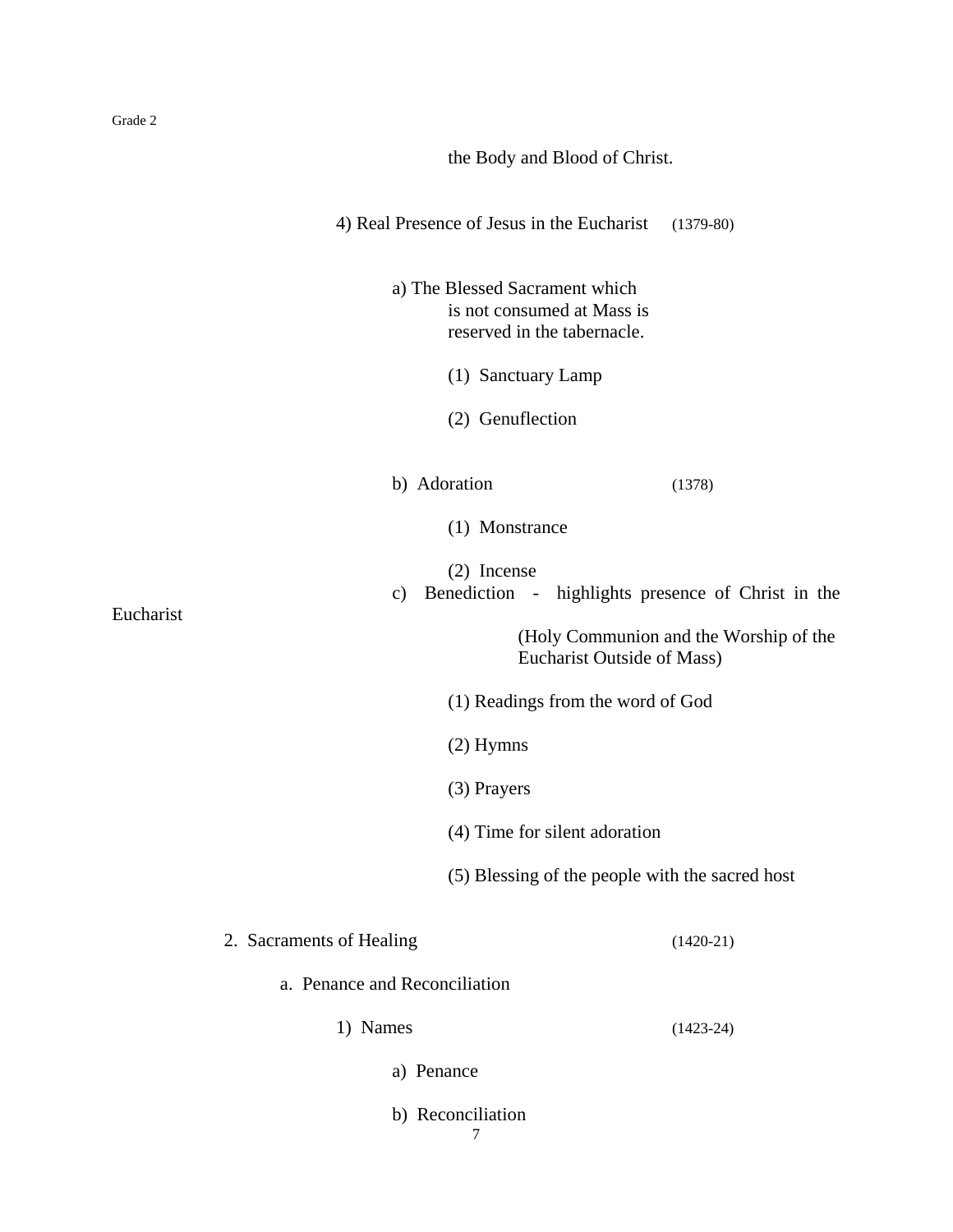#### c) Confession

#### 2) Bible Stories of Forgiveness

| a) Peter                      | Jn. 21:15-19  |
|-------------------------------|---------------|
| b) The Good Thief             | Lk. 33:39-43  |
| c) Zacchaeus                  | Lk. $19:1-10$ |
| d) Pardon of the Sinful Woman | Lk. 7:36-50   |

#### 3) Sin and Forgiveness

| a) Forgiveness of sin |  |
|-----------------------|--|
|                       |  |
|                       |  |

| $(1)$ Sin                                   | $(1440, 1472, 1849-51,$<br>$1865-69$   |
|---------------------------------------------|----------------------------------------|
| (a) Mortal sin                              | $(1855-61)$                            |
| (b) Venial sin                              | $(1855, 1862-64)$                      |
| (2) Mercy and sin                           | $(1422, 1846-48)$                      |
| (3) Only God can<br>forgive sin             | $(1441-42)$                            |
| (4) Reconciliation<br>b) Contrition for sin | $(1443-45, 1473)$<br>$(1451-52, 1493)$ |

b. Anointing of the Sick (1503, 1511)

1) Anointing with oil of someone who is very sick or in danger of dying.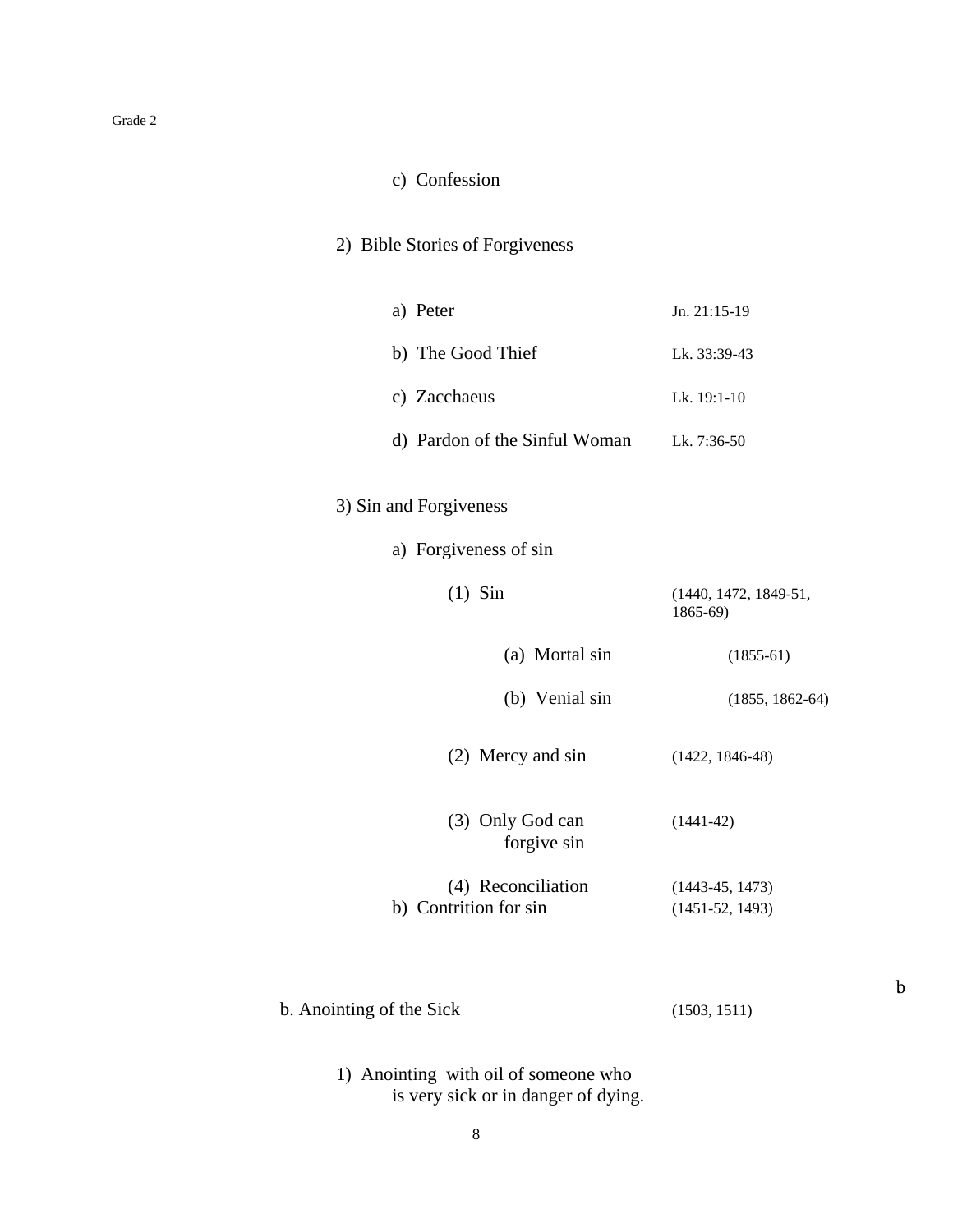| The Church prays for healing and<br>strength for this person.                                                                      |                          |
|------------------------------------------------------------------------------------------------------------------------------------|--------------------------|
| 2) A person can receive this sacrament<br>more than one time.                                                                      |                          |
| 3. Sacraments at the Service of Communion                                                                                          | $(1533-35)$              |
| a. Matrimony                                                                                                                       | $(1601, 1604, 1625-27)$  |
| 1) A man and woman promise each other<br>before God and the Church to love<br>and honor each other for the rest<br>of their lives. |                          |
| 2) In this sacrament God gives the man and the woman<br>the grace to make lifelong promises.                                       |                          |
| b. Holy Orders                                                                                                                     | (1536, 1582)             |
| 1) In this sacrament a bishop ordains<br>a man a deacon or a priest.                                                               |                          |
| 2) This sacrament, like Baptism and<br>Confirmation, confers an indelible<br>spiritual mark (character).                           |                          |
| III.<br><b>PRAYERS</b>                                                                                                             |                          |
| <b>TRADITIONAL</b><br>A.                                                                                                           |                          |
| 1. Sign of the Cross                                                                                                               | (2157)                   |
| 2. Our Father                                                                                                                      | Mt. 6:7-15, (2759, 2773) |
| 3. Hail Mary<br>9                                                                                                                  | Lk. 1:26-38              |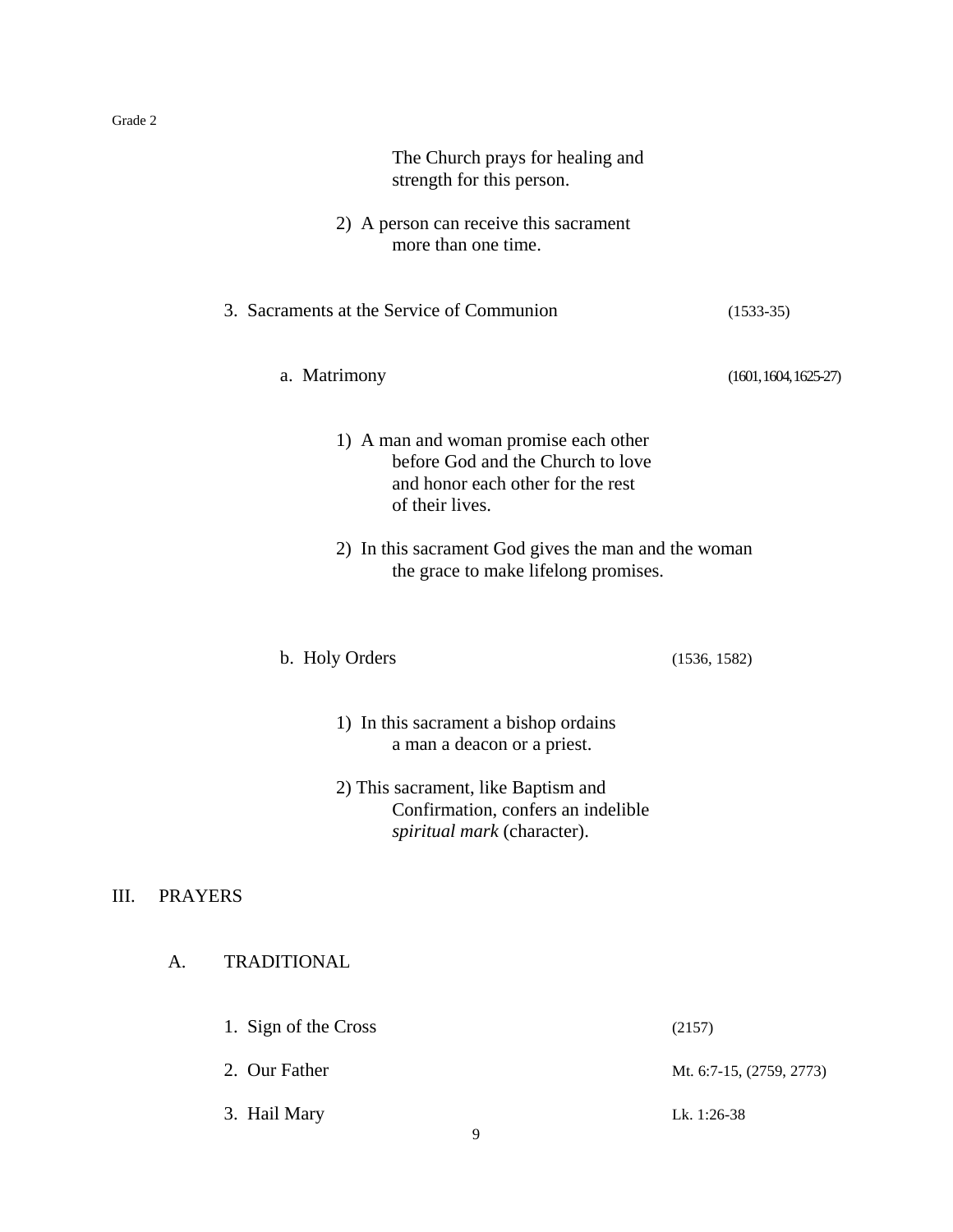| 4. Doxology (Glory be)               |        |
|--------------------------------------|--------|
| 5. Act of Sorrow (Act of Contrition) |        |
| 6. Grace before Meals                | (2698) |
| 7. Grace after Meals                 | (2698) |
| 8. Morning Offering                  | (2698) |
| 9. Acts of Faith, Hope and Love      |        |
| 10. Rosary                           |        |
| 11. Angel of God                     |        |

#### B. SPONTANEOUS

| Encourage students to be familiar and comfortable<br>with these types of prayer: | $(2643-44)$       |
|----------------------------------------------------------------------------------|-------------------|
| 1. Prayer of petition                                                            | (2629, 2647)      |
| 2. Prayer of thanks                                                              | $(2637-38, 2648)$ |
| 3. Prayer asking for forgiveness                                                 | (2631)            |
| 4. Prayer of praise                                                              | (2639, 2649)      |
| 5. Aspirations                                                                   |                   |
| a) Short prayer invoking the name or title of a saint                            |                   |

b) Common response: pray for us.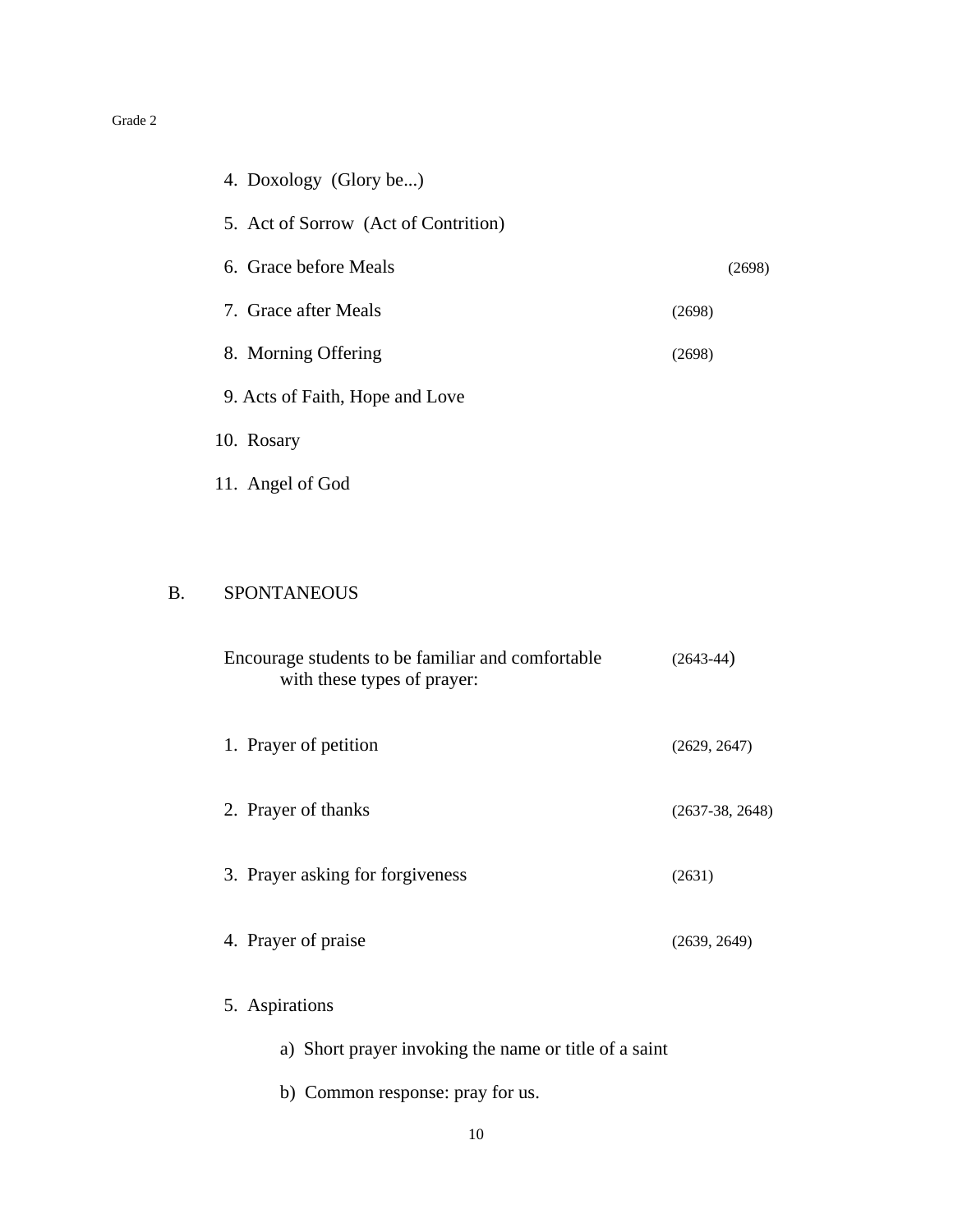c) Example: St. Joseph the Worker, pray for us.

#### IV. MARY (954, 971, 1172)

#### A. TITLES OF MARY

| 1. Mother of God        | Lk. 1:26-28 |
|-------------------------|-------------|
| 2. Our Mother and Model | Lk. 1:46-56 |

#### B. DAYS IN HONOR OF OUR LADY

#### **September 8 Feast of the Birth of Mary**

Mary was the daughter of Saints Ann and Joachim. They prayed that God would bless them with a child, and He rewarded their faithfulness with a daughter set apart to be the mother of the Son of God. Because of this, she was conceived and born immaculate and full of grace. We do not know from the Gospels the exact date of Mary's birth. However, Christians have celebrated it on September  $8<sup>th</sup>$  since the  $7<sup>th</sup>$ century. Mary's birth is one of only three celebrated on the liturgical calendar.

#### **October 7 Memorial of Our Lady of the Rosary**

This feast was established by Saint Pius V. Pope Gregory XIII later named this the Feast of the Holy Rosary. This feast invites everyone to meditate upon the mysteries of Christ, following the example of the Blessed Virgin Mary who was so singularly associated with the incarnation, passion and glorious resurrection of the Son of God.

#### **November 19 Our Lady of Divine Providence**

On November 19, 1969 Pope Paul VI declared Our Lady Mother of Divine Providence principal patroness of the island of Puerto Rico, since November 19 was the date that the island was discovered. The image of Our Lady that is so special to the people of Puerto Rico shows the Divine Child sleeping peacefully in the Virgin Mary=s arms. However, the name and worship of Our Lady of the Divine Providence originated in Italy in the  $12<sup>th</sup>$  century, then spread to Spain and then to Puerto Rico.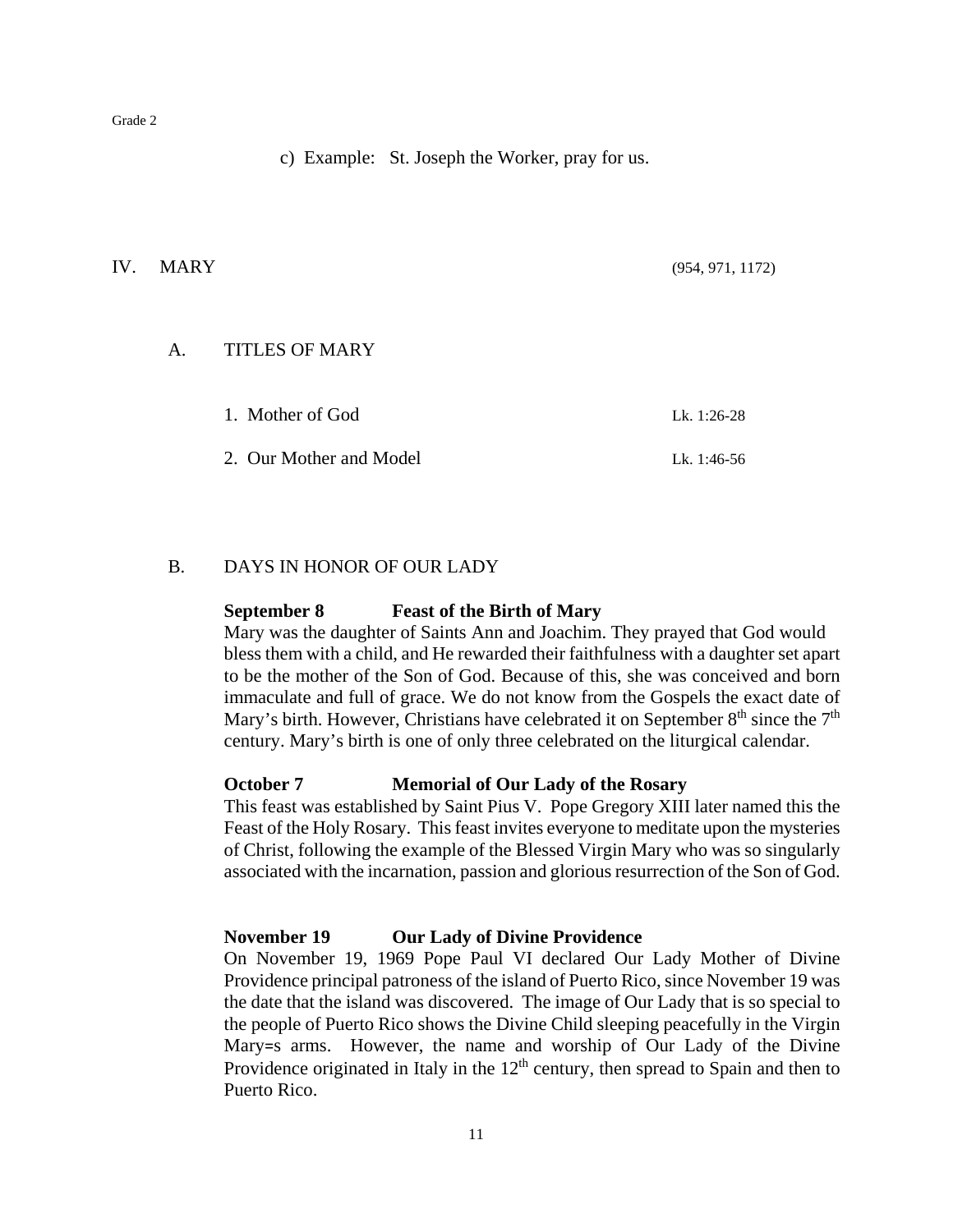#### **December 8 Solemnity of the Immaculate Conception**

Under the title of the Immaculate Conception, Mary is revered as the patroness of the United States and of the Archdiocese of Philadelphia. In 1854, Pope Pius IX declared: AFrom the first moment of her conception, the Most Blessed Virgin Mary, by a unique grace and privilege of God and in view of the merits of Jesus Christ, the Savior of the human race, was preserved from all stain of Original Sin.@ (CCC #490- 91)

#### **December 12 Feast of Our Lady of Guadalupe**

Our Lady appeared to Juan Diego, a poor Mexican Indian, on December 9, 1531. Mary told Juan to build a Church. Juan went to the Bishop to tell him the Lady=s request. The bishop did not believe him. Three days later, when Juan again went to the bishop and opened his cloak to give to the Bishop roses which the Lady had arranged in Juan=s cloak, there was a picture of Mary on his cloak. The Bishop believed and built a church in honor of Mary. We honor Our Lady of Guadalupe because we recognize her concern for all people especially the suffering and the poor. December 9 is the feast of Saint Juan Diego.

#### **January 1 Solemnity of Mary, Mother of God**

This feast of Mary is considered to be one of the oldest and most important feasts of Our Lady. In 431, the Council of Ephesus met to correct false teachings about Christ's divinity. The Council affirmed that Jesus is true God and true man. Since Mary is the Mother of Jesus, who is the Second Person of the Blessed Trinity, she can truly be called the Mother of God. Devotion to Mary as the Mother of God continued to spread from this time to the present.

|    | $\mathcal{C}$ . | THE ROSARY                                                                                                 | (516, 2708) |
|----|-----------------|------------------------------------------------------------------------------------------------------------|-------------|
|    |                 | 1. Prayer to Our Lady                                                                                      |             |
|    |                 | 2. How to pray the Rosary                                                                                  |             |
| V. |                 | LITURGICAL YEAR                                                                                            | $(1168-73)$ |
|    | A.              | <b>SUNDAY</b>                                                                                              | (2177)      |
|    |                 | The Lord's day is the day on which we celebrate<br>Jesus' Resurrection. We go to Mass on this special day. |             |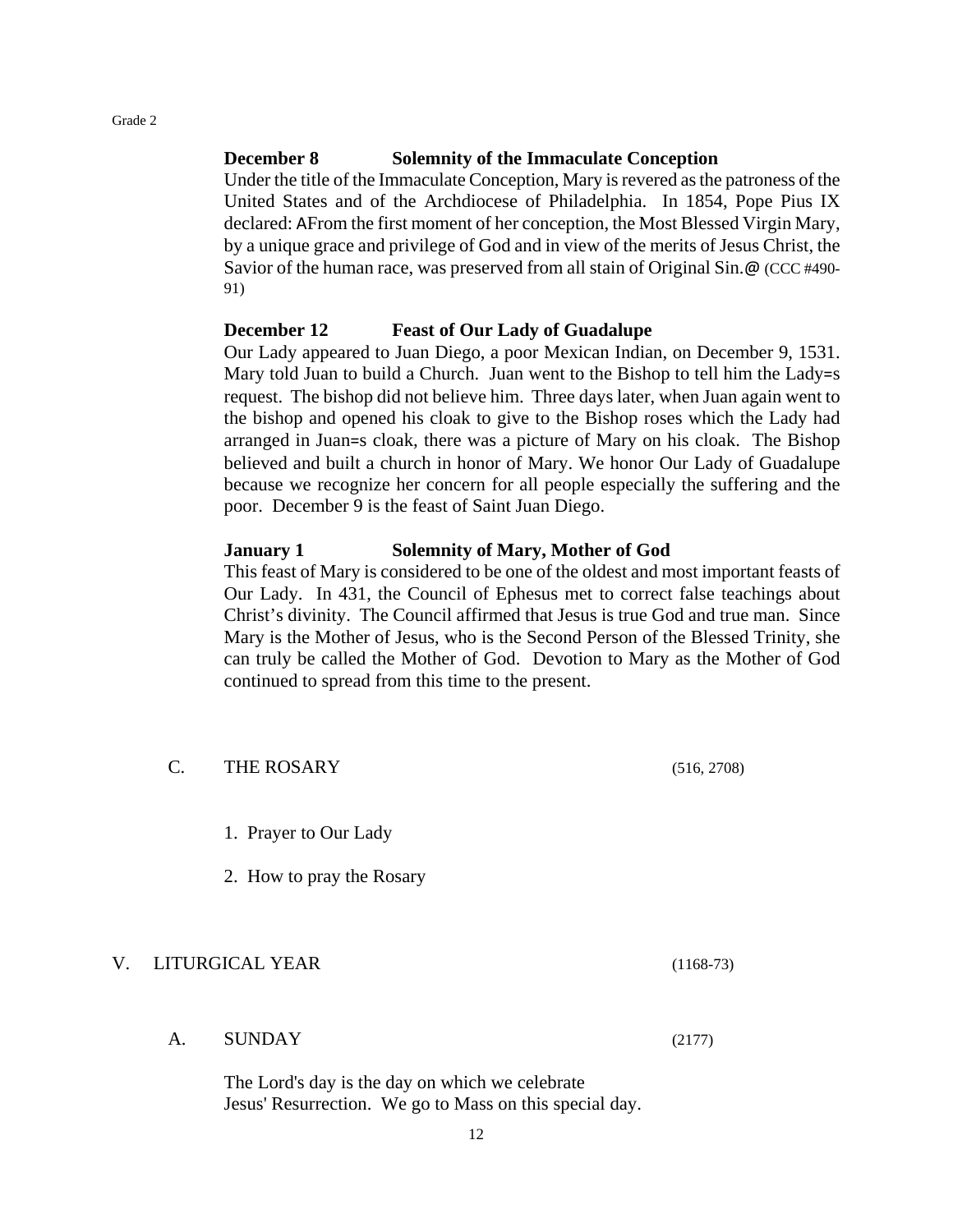It is the heart of the Church's life.

- B. ORDINARY TIME: liturgical color is green: hope, growth, life
- C. ADVENT (524, 1095)

- 1. Liturgical color is purple: preparation, sorrow for sin
- 2. Period of four weeks of preparation for the birth of Jesus, Christmas
- 3. Advent symbols
	- a. Jesse Tree recalls how people since Adam and Eve have awaited the birth of Jesus
	- b. Advent Wreath
		- 1) The circle of greens reminds us that God has no beginning and has no end.
		- 2) There are four candles three purple and one pink
		- 3) One candle is lit each week.

#### D. CHRISTMAS (525-30, 563)

- 1. Liturgical color is white: joy, glory, innocence
- 2. Story of Jesus' Birth Mt. 1:18 2:23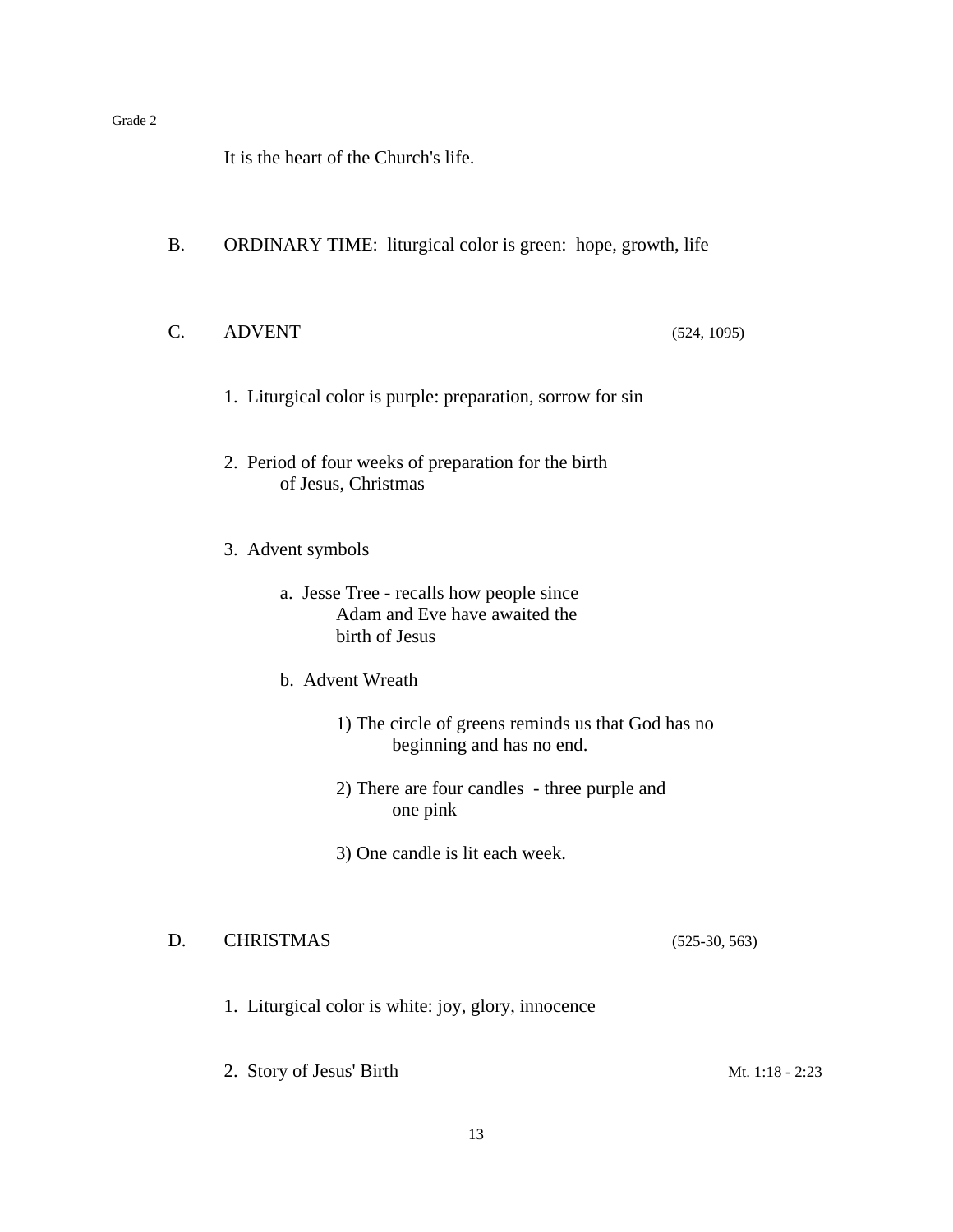#### E. SAINTS AND HOLY PEOPLE

Special days to honor saints are ranked and celebrated in different degrees.

| <i>Solemnity:</i> | liturgies celebrating events, beliefs, and personages<br>of principle importance and universal significance<br>in salvation history                         |
|-------------------|-------------------------------------------------------------------------------------------------------------------------------------------------------------|
| Feast:            | liturgies of major importance                                                                                                                               |
| <i>Memorial:</i>  | liturgies celebrating minor events in the life of the<br>Blessed Virgin Mary and of saints significant to<br>a local country, church or religious community |

#### **September 23: St. Pio of Pietreclina (Padre Pio)**

In 1887, Francesco Forgione was born to peasant farmers in the small Italian village of Pietreclina. Drawn to holiness from the beginning, he became a Capuchin novice at the young age of sixteen. He became a priest in 1910 and was then called Padre Pio. In 1918, he received the physical wounds of Christ, known as the stigmata, during prayer before a crucifix. These painful wounds stayed with him until his death and no doctor was ever able to find a natural cause. In addition to the stigmata, Padre Pio had the gift of bilocation and the ability to read the hearts of penitents. He was devoted to hearing confession, often spending twelve hours a day in the confessional. He even heard the confession of a young Polish priest in 1947, Fr. Karol Wojtyla, who later became Blessed Pope John Paul II. A gifted spiritual director, Padre Pio had five rules for spiritual growth: weekly confession, daily Communion, spiritual reading, meditation, and examination of conscience. He died in 1968.

#### **September 27: Memorial of St. Vincent de Paul, Priest**

Vincent was born in France in 1580. He spent his whole life finding ways to end human misery and suffering. He founded the Vincentian Order of priests and the Sisters of Charity to help the poor and the sick. He gathered funds to buy freedom for more than 1,200 galley slaves from North Africa. He died September 27, 1660 and was canonized in 1737.

#### **October 2: Memorial of the Guardian Angels**

Angels are pure spirits created by God. The word angel means messenger. There are many stories about angels in the Bible. Angels give us God's messages, keep us safe from harm, and pray for us.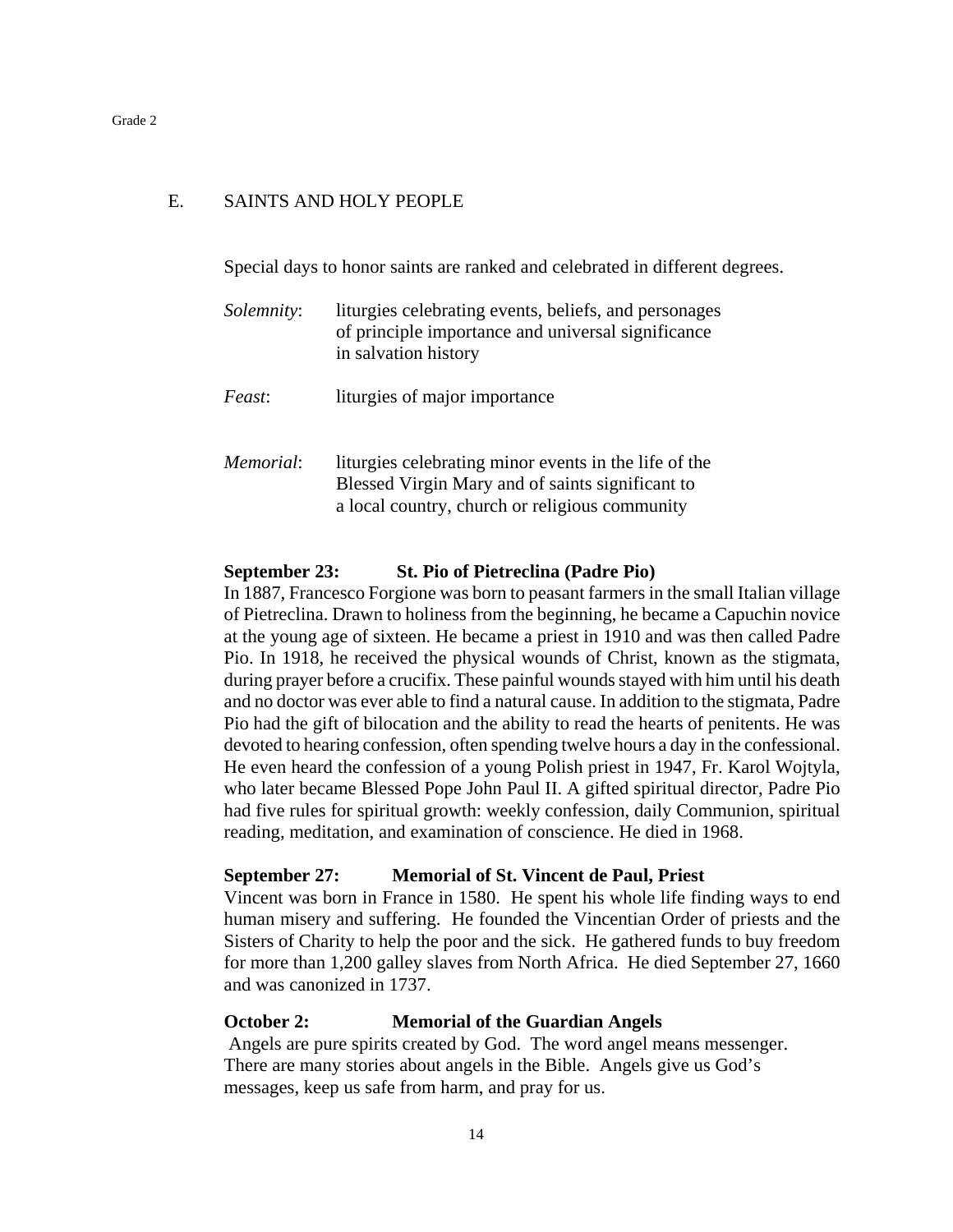*Angel of God, my guardian dear, to whom God's love commits me here, ever this day be at my side, to light and guard, to rule and guide. Amen.*

#### **November 28: St. Catherine Labouré**

St. Catherine Labouré, born in 1806, joined the Daughters of Charity, a nursing order in Paris, France, when she was very young woman. In 1830, she experienced the first of three visions of the Blessed Virgin Mary. These visions, in which Our Lady appeared standing on a globe, with rays of light coming from her hands, became the foundation for the Miraculous Medals. Despite dealing with the doubt and disbelief of many around her, St. Catherine humbly persisted in carrying out the mission given to her. The medals were first made in 1832 and have since become an official sacramental of the Church. St. Catherine lived as a nun and nurse for the remainder of her life. She revealed that she was the visionary behind the medals only a few months before her death in 1876.

#### **December 13: St. Lucy, Virgin and Martyr**

St. Lucy came from a wealthy family in Sicily about the year 283. She was betrothed to a non-Christian man, but he denounced her for being a Christian to the governor and she was arrested. She was miraculously saved by God from much torture while in prison. She was martyred by the sword in the year 304.

#### **January 4: St. Elizabeth Ann Seton**

Elizabeth Ann Bayley was born in 1774 in New York. She was raised in the Episcopal Church, and after her mother died she was influenced greatly by the charitable works of her step-mother. When she was 19, she married a wealthy businessman named William Seton. They had five children. Inspired by St. Vincent de Paul, she founded a ladies group committed to charity towards the poor. When her husband became sick in 1803, they traveled to Italy to see doctors. After his death, she became a Catholic in 1805 because of the influence of the Italian family with whom she stayed. Elizabeth Ann Seton opened a school in Baltimore, the first Catholic school in America, and started a community of sisters called the Sisters of Charity. She died in 1821 and was canonized in 1975. She was the first person born in North American to become a saint.

#### **January 4: St. Elizabeth Ann Seton**

Elizabeth Ann Bayley was born in 1774 in New York. She was raised in the Episcopal Church, and after her mother died she was influenced greatly by the charitable works of her step-mother. When she was 19, she married a wealthy businessman named William Seton. They had five children. Inspired by St. Vincent de Paul, she founded a ladies group committed to charity towards the poor. When her husband became sick in 1803, they traveled to Italy to see doctors. After his death,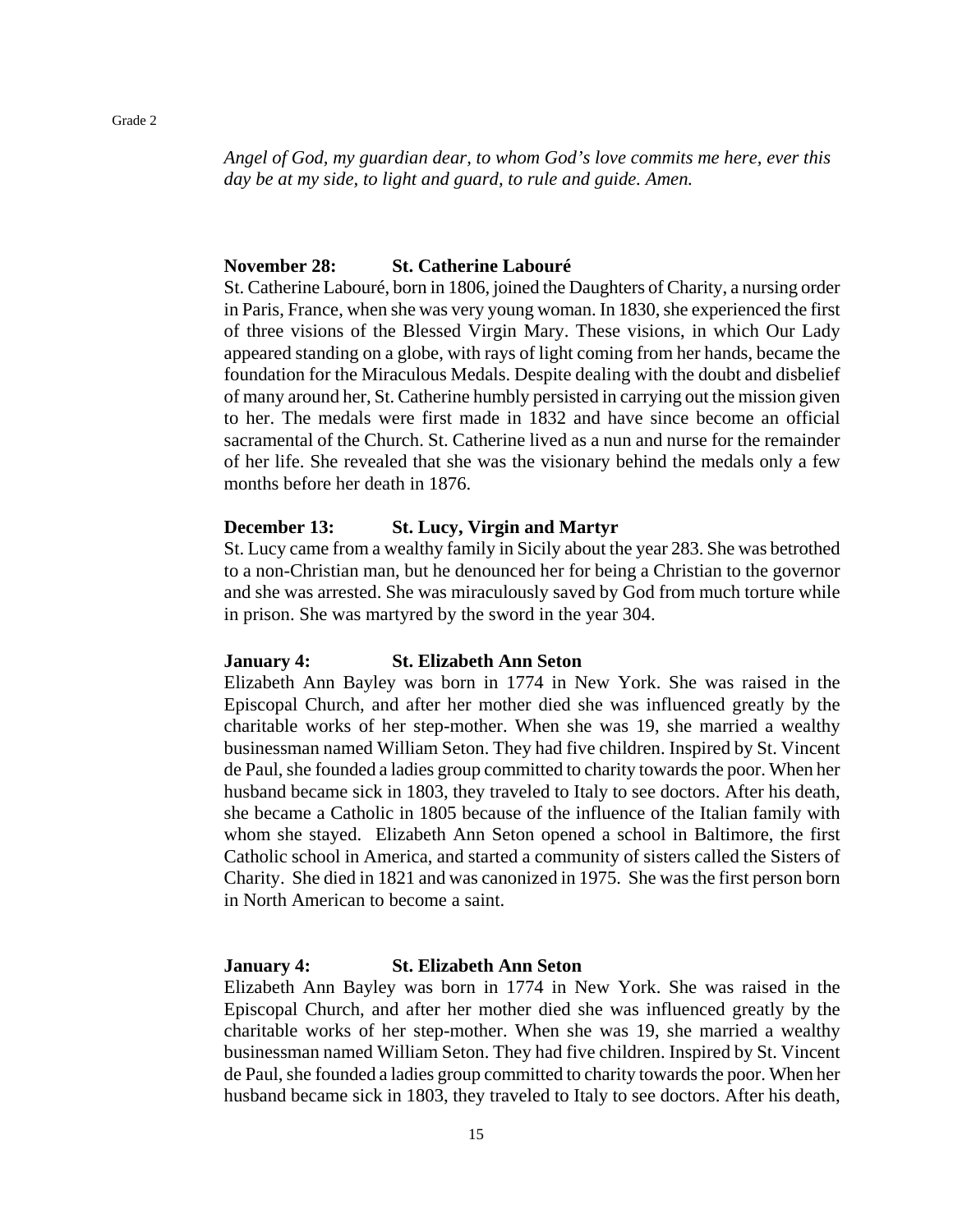she became a Catholic in 1805 because of the influence of the Italian family with whom she stayed. Elizabeth Ann Seton opened a school in Baltimore, the first Catholic school in America, and started a community of sisters called the Sisters of Charity. She died in 1821 and was canonized in 1975. She was the first person born in North American to become a saint.

| VI. | <b>SACRAMENTALS</b>  |                                              |        |
|-----|----------------------|----------------------------------------------|--------|
|     | $A_{\cdot}$          | <b>HOLY ACTIONS</b>                          |        |
|     | 1. Blessings         |                                              |        |
|     | 2. Sign of the Cross |                                              | (2157) |
|     | <b>B.</b>            | <b>HOLY OBJECTS</b>                          |        |
|     |                      | 1. Blessed Candles                           |        |
|     |                      | 2. Crucifixes                                |        |
|     |                      | 3. Holy Water                                |        |
|     |                      | 4. Holy Oils (Oil of Catechumens and Chrism) |        |

- 5. Rosary
- 6. Blessed Medals

#### VII. SOCIAL JUSTICE

*AThe commitment to human life and dignity, to human rights and solidarity, is a calling all Catholic educators must share with their students. It is not a vocation for a few religion teachers, but a challenge for every Catholic educator and catechist.@ Sharing* Catholic Social Teaching *Challenges and Directions,* USCC, 1998, p. 7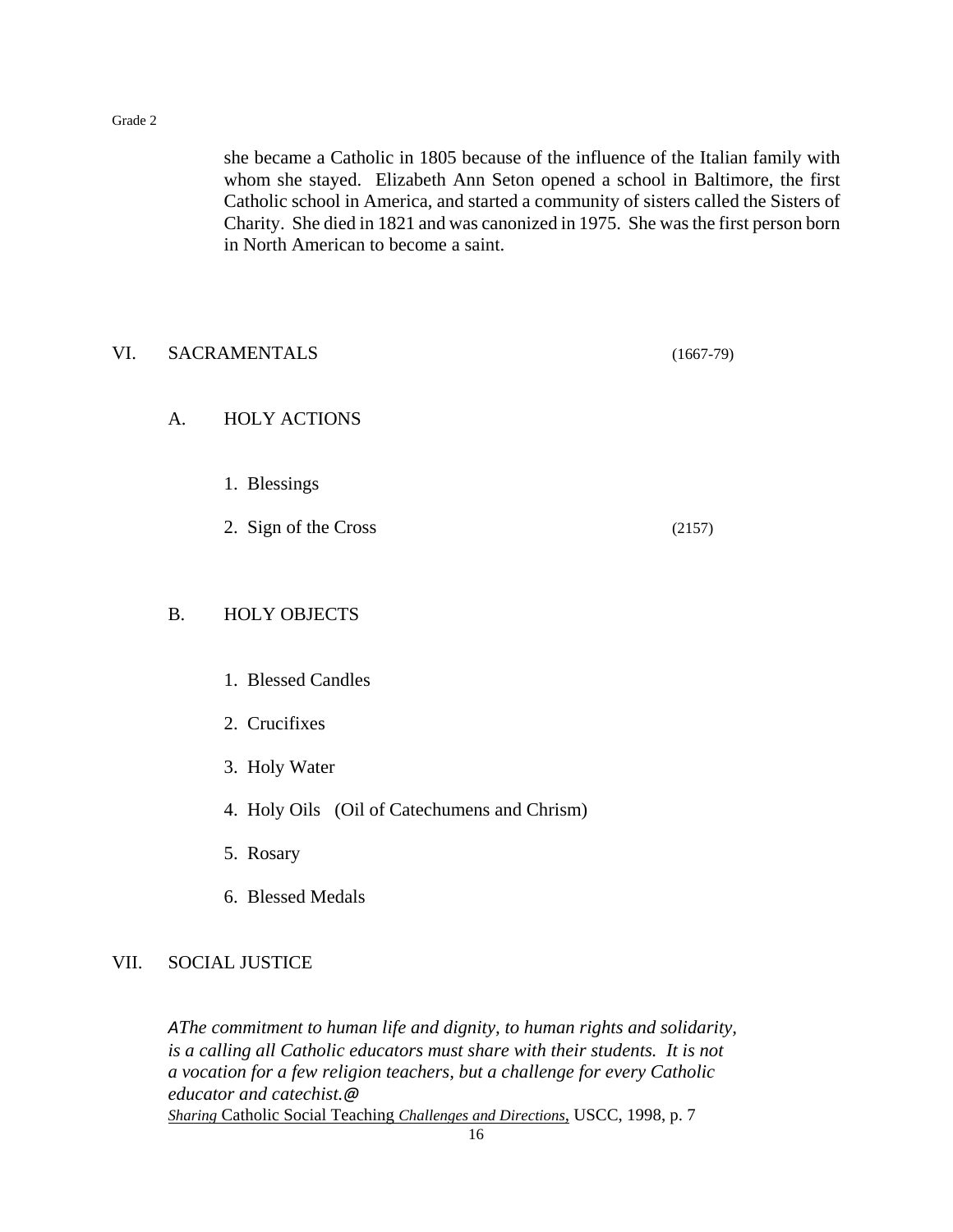*Major Themes:*

The Life and Dignity of the Human Person

Call to Family, Community and Participation

Rights and Responsibilities of the Human Person

Option for the Poor and Vulnerable

- A. MISSION AWARENESS: generosity to those less fortunate
	- 1. Participate in parish and/or school collections: Food, clothing, toys, etc.
	- 2. Connect with Archdiocesan Social Service Agencies
- B. FORGIVENESS: importance of asking for forgiveness of those we have hurt
	- 1. Encourage students to ask for forgiveness

2. Encourage students to forgive others For further ideas see From the Ground Up *Teaching Catholic Social Principles in Elementary Schools*, NCEA, 1999.

# *Second Semester*

I. THE MASS: LITURGY OF THE WORD (1346, 1349)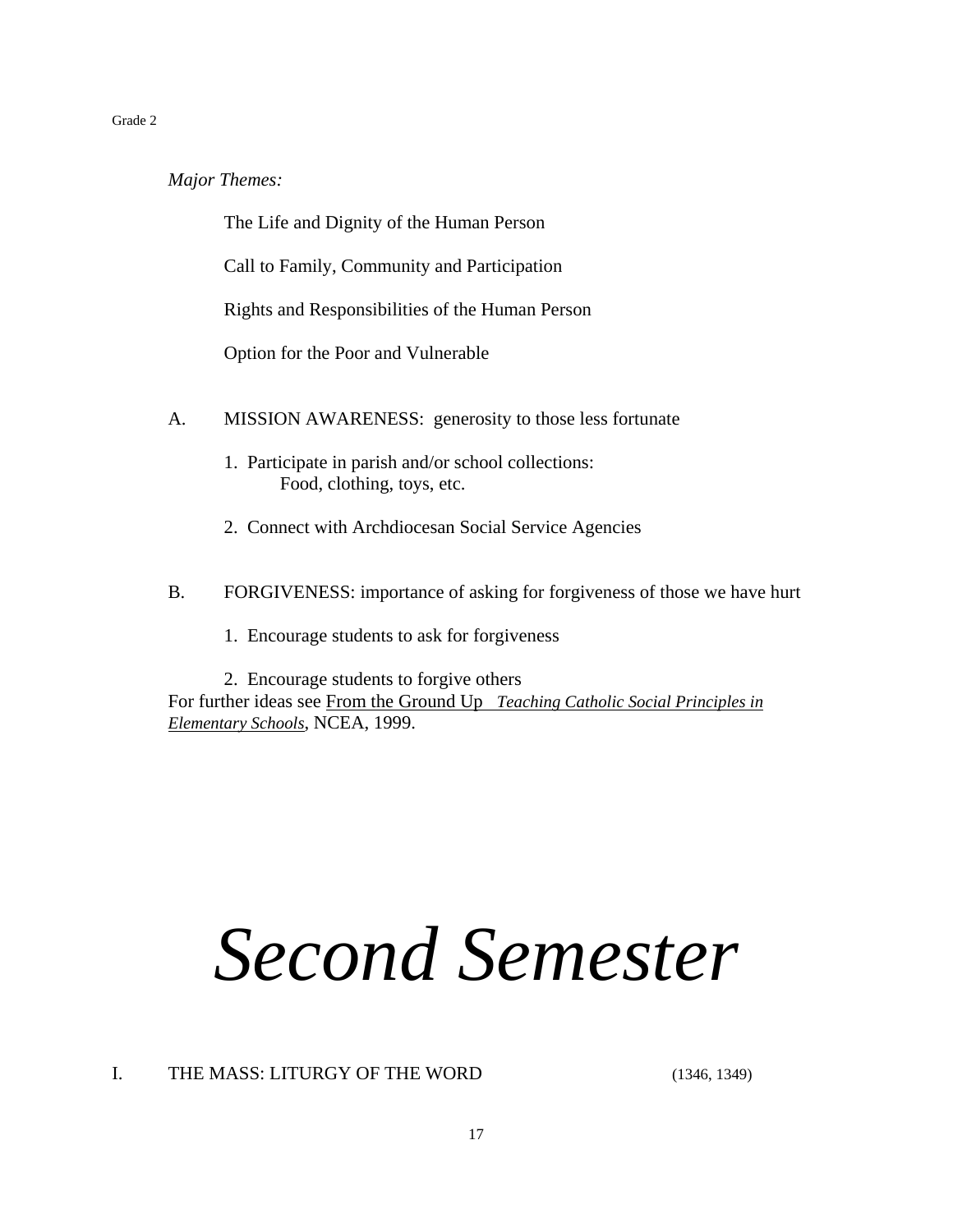Every Mass is an action of Jesus Christ in which he gives us himself. Jesus Christ presides at every Mass through the bishop / priest who represents him.

| A.        | <b>INTRODUCTORY RITES</b>                       | (Refer to a Sacramentary or Missalette)                                                                       |                                                                                                             |
|-----------|-------------------------------------------------|---------------------------------------------------------------------------------------------------------------|-------------------------------------------------------------------------------------------------------------|
|           | 1. Entrance Procession                          |                                                                                                               | (1348)                                                                                                      |
|           | a. Hymn                                         |                                                                                                               | $(1156-58, 1191)$                                                                                           |
|           | b. Antiphon                                     |                                                                                                               |                                                                                                             |
|           | 2. Sign of the Cross                            |                                                                                                               |                                                                                                             |
|           | 3. Greeting                                     |                                                                                                               |                                                                                                             |
|           | Priest:<br>Response:                            | The Lord be with you.<br>And with your spirit.                                                                |                                                                                                             |
|           | 4. Penitential Rite: Options                    |                                                                                                               |                                                                                                             |
|           |                                                 | a. Form A - Confiteor (I confess)                                                                             |                                                                                                             |
|           | b. Form B                                       |                                                                                                               |                                                                                                             |
|           |                                                 | <i>Priest</i> : Lord, have mercy.<br><i>Priest</i> : Christ, have mercy.<br><i>Priest</i> : Lord, have mercy. | <i>Response</i> : Lord, have mercy.<br>Response: Christ, have mercy.<br><i>Response</i> : Lord, have mercy. |
|           | 5. Gloria                                       |                                                                                                               |                                                                                                             |
| <b>B.</b> | 6. Opening Prayer<br><b>LITURGY OF THE WORD</b> |                                                                                                               | (1349)<br>Is. 40:8, Mt. 7:24-27;<br>Mt. 13:4-23, Jn. 5:24,<br>Jn. 6:68, Jn. 8:47,<br>Acts 2:42-47           |
|           |                                                 | 1. First Reading - Old Testament (except in the Easter Season)                                                |                                                                                                             |
|           | Lector:<br>Response:                            | The Word of the Lord.<br>Thanks be to God.                                                                    |                                                                                                             |

2. Responsorial Psalm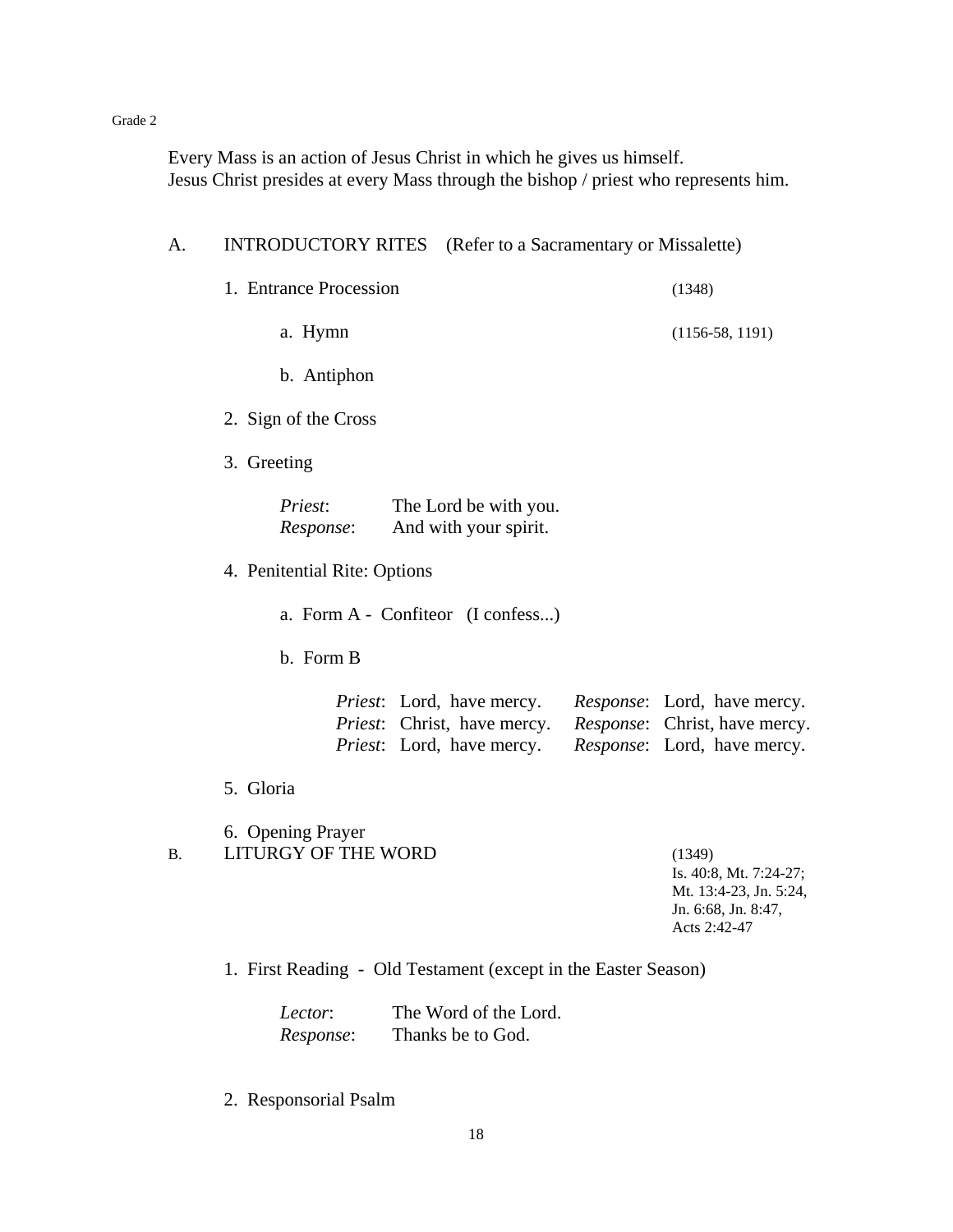|  |  |  |  | 3. Second Reading - New Testament / Epistles |  |
|--|--|--|--|----------------------------------------------|--|
|--|--|--|--|----------------------------------------------|--|

- 4. Gospel Acclamation (AAlleluia@ except during Lent)
- 5. Gospel

| Priest / Deacon: | The Gospel of the Lord.             |
|------------------|-------------------------------------|
| Response:        | Praise to you, O Lord Jesus Christ. |

#### 6. Homily

- 7. Profession of Faith
- 8. General Intercessions

(An example)

| Lector:   | Let us pray to the Lord. |
|-----------|--------------------------|
| Response: | Lord, hear our prayer.   |

#### II. THE MASS: LITURGY OF THE EUCHARIST (1341-43)

A. PREPARATION OF THE ALTAR and Mt.2:24,Mk.11:25 PRESENTATION OF THE GIFTS Lk. 11:9-13, Acts 2:42-47, (1350, 1357)

#### B. EUCHARISTIC PRAYER RESPONSES (1352-54)

1. Holy, Holy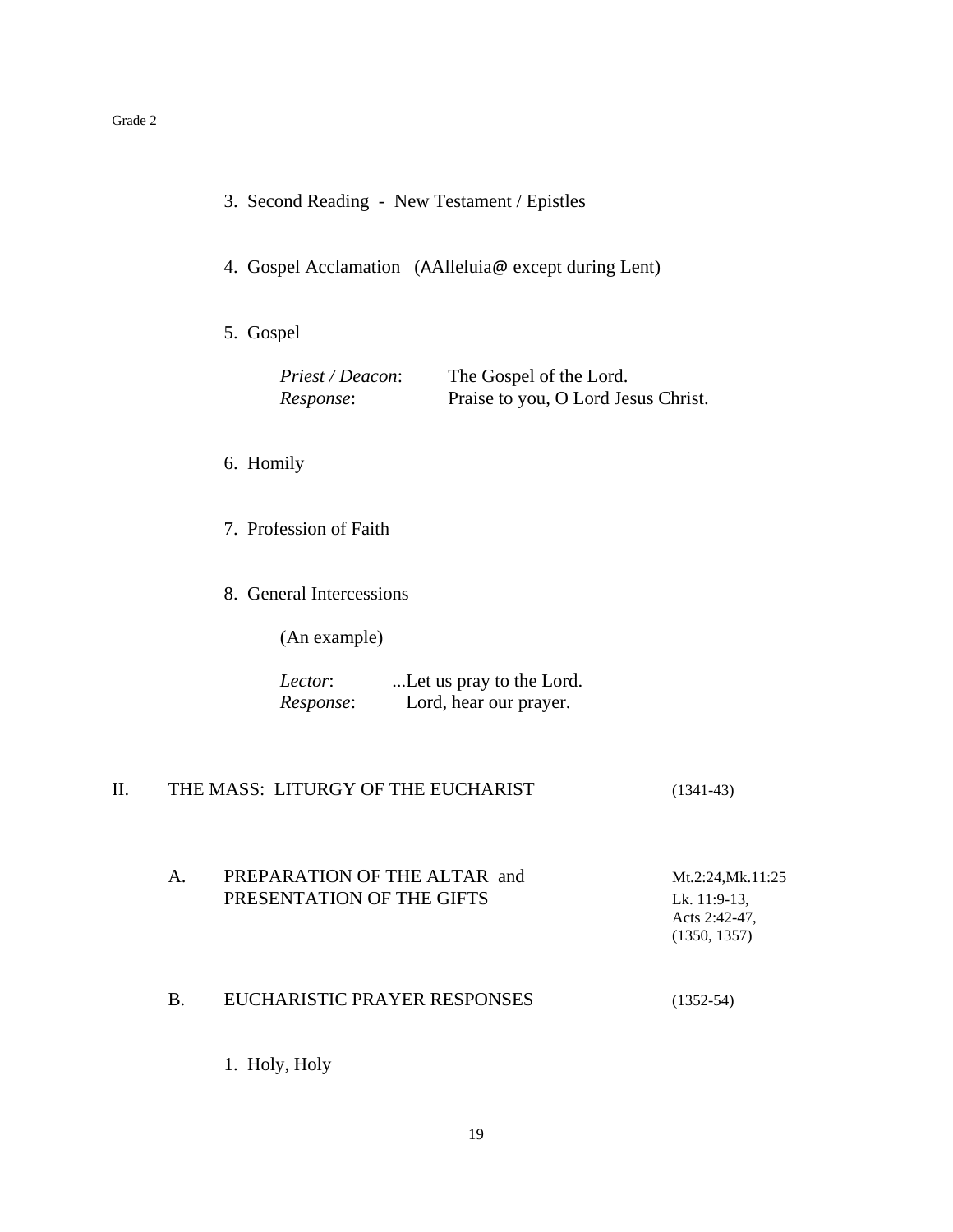#### 2. Memorial Acclamation

- 3. Great Amen
- 4. Lamb of God

#### C. COMMUNION RITE

- 1. The Lord's Prayer (1355)
- 2. Sign of Peace

| Priest:   | Peace be with you.                          |
|-----------|---------------------------------------------|
| Response: | And with your Spirit.                       |
| Priest:   | Let us offer each other some sign of peace. |

3. Reception of Communion (1244, 1387-88)

Those receiving Communion are to observe Athe time of the eucharistic fast, $\omega$  that is, they are to fast from solid food and drink for one hour, with the exception of water.

| Minister: | Body of Christ.  | <i>Response:</i> |       | Amen. |
|-----------|------------------|------------------|-------|-------|
| Minister: | Blood of Christ. | Response:        | Amen. |       |

#### D. CONCLUDING RITE

- 1. Prayer after Communion
- 2. Blessing and Dismissal

*Priest*: Go forth, the Mass is ended.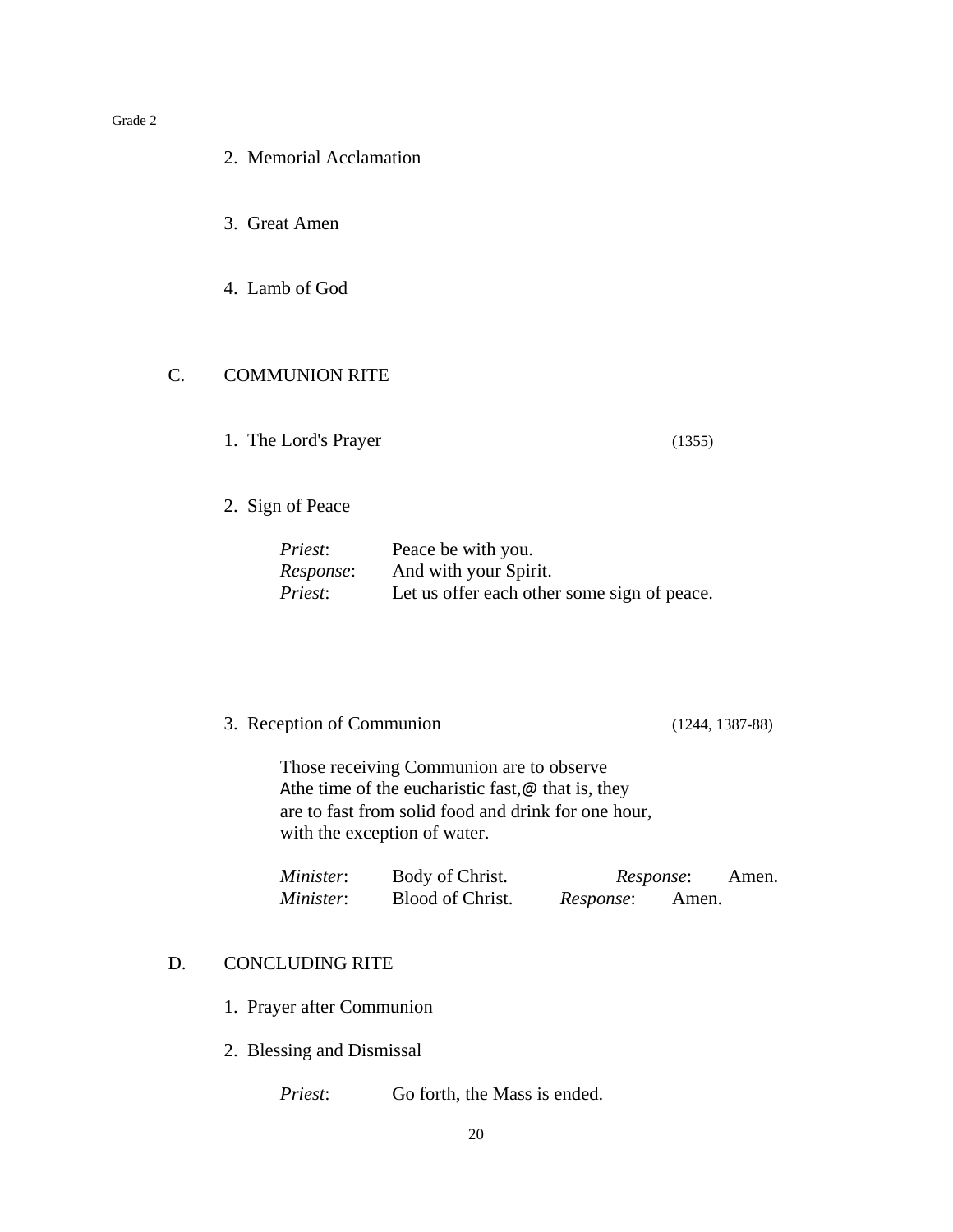*Response*: Thanks be to God.

#### III. TOPICS RELATED TO MASS

#### A. ALL CATHOLICS ATTEND MASS (2180, 1389) ON SUNDAYS AND

HOLYDAYS OF OBLIGATION In the United States, there are six holydays: Mary, Mother of God, January 1 Ascension Thursday Assumption, August 15 All Saints, November 1 Immaculate Conception, December 8 Christmas, December 25

#### B. PEOPLES' ROLES AT MASS

- 1. Priest as Celebrant (1142)
- 2. Lector / Reader
- 3. Special Ministers of the Eucharist
- 4. Altar Servers
- 5. Cantor
- 6. Assembly
- 7. Ministers of Hospitality / Greeters / Ushers

#### C. VESTMENTS FOR MASS

1. Alb - a long, loose-fitting white garment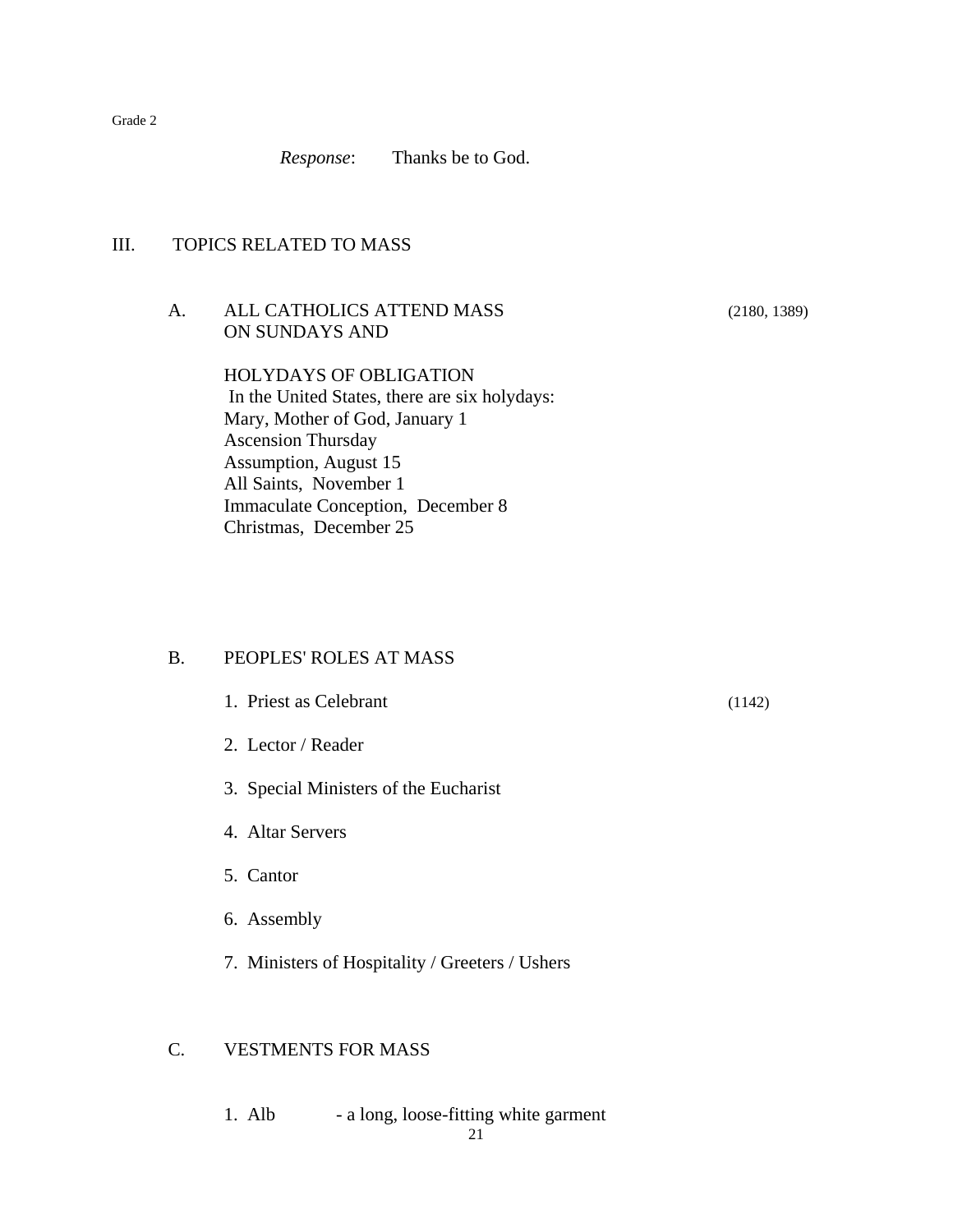|    | 2. Stole    | - a narrow strip of cloth of a liturgical color<br>worn by priest and/or deacon at sacramental celebrations |
|----|-------------|-------------------------------------------------------------------------------------------------------------|
|    | 3. Cincture | - a cord used to belt the alb                                                                               |
|    | 4. Chasuble | - the outer garment of a liturgical color<br>worn by the (main) celebrant of the Eucharistic liturgy        |
| D. |             | <b>SACRED VESSELS USED AT MASS</b>                                                                          |
|    | 1. Chalice  | - a consecrated cup that holds the wine                                                                     |
|    | 2. Paten    | - a flat plate for the host of the<br>same material as the chalice                                          |
| E. |             | 3. Ciborium - container for hosts distributed in communion<br>OTHER OBJECTS RELATED TO THE MASS             |
|    | 1. Altar    | - a symbol of Christ; a table of solid or suitable material<br>for the meal of sacrifice, the Eucharist     |
|    |             | 2. Ambo (pulpit) - place to proclaim the Scriptures                                                         |
|    |             | 3. Tabernacle - secure place to reserve the Blessed Sacrament                                               |
|    | 4. Pyx      | - container for carrying the consecrated host to the sick                                                   |
|    |             | 5. Lectionary - the book containing the collection of Scripture readings                                    |
|    |             | 6. Sacramentary - the celebrant=s book containing the Mass prayers                                          |
|    | 7. Cruets   | - water and wine containers                                                                                 |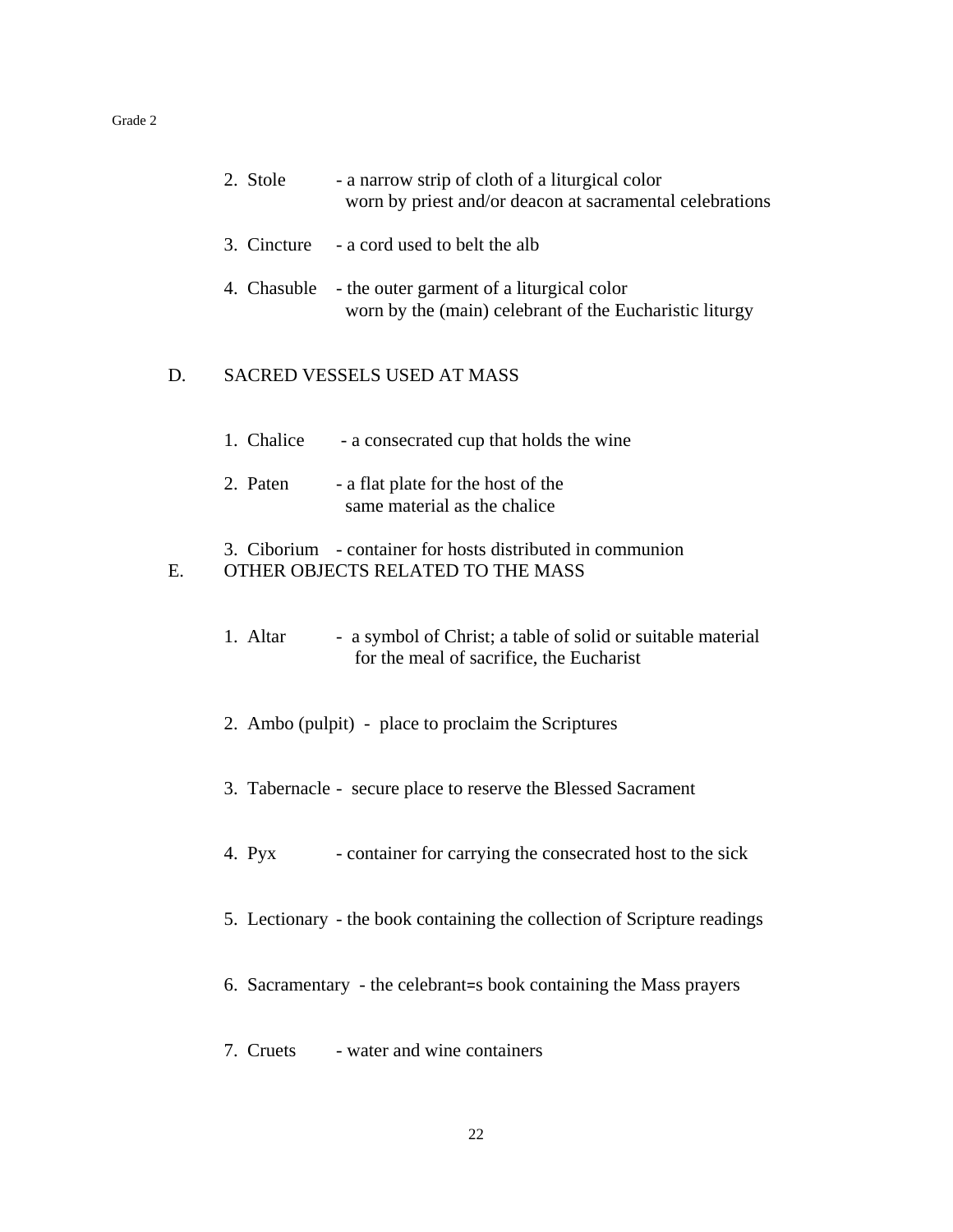- 8. Altar Candles
- 9. Linens

| a) Altar Cloth  | - usually a white linen to cover the altar                                                            |
|-----------------|-------------------------------------------------------------------------------------------------------|
| b) Corporal     | - a square of linen cloth placed upon the<br>altar and upon which the chalice and<br>paten are placed |
| c) Purificator  | - a piece of linen used to cleanse the chalice                                                        |
| d) Finger towel | - a piece of cloth the priest uses to dry<br>his hands before the Eucharistic Prayer                  |

10. Cross

11. Sanctuary Lamp - lit candle indicating presence of Jesus Christ in the Tabernacle

#### IV. MASS AND EUCHARIST

| A.              | <b>AS A MEMORIAL</b>           | $(1356-58)$       |
|-----------------|--------------------------------|-------------------|
| B.              | AS AN ACT OF THANKS AND PRAISE | $(1359-61)$       |
| $\mathcal{C}$ . | AS A SACRIFICE                 | $(1362-68)$       |
| D.              | AS A SOURCE OF GRACE           | $(1996-97, 2003)$ |
| Е.              | AS A SOURCE AND SIGN OF UNITY  | Jn. 17:20-21      |

| <b>MARY</b> |
|-------------|
|             |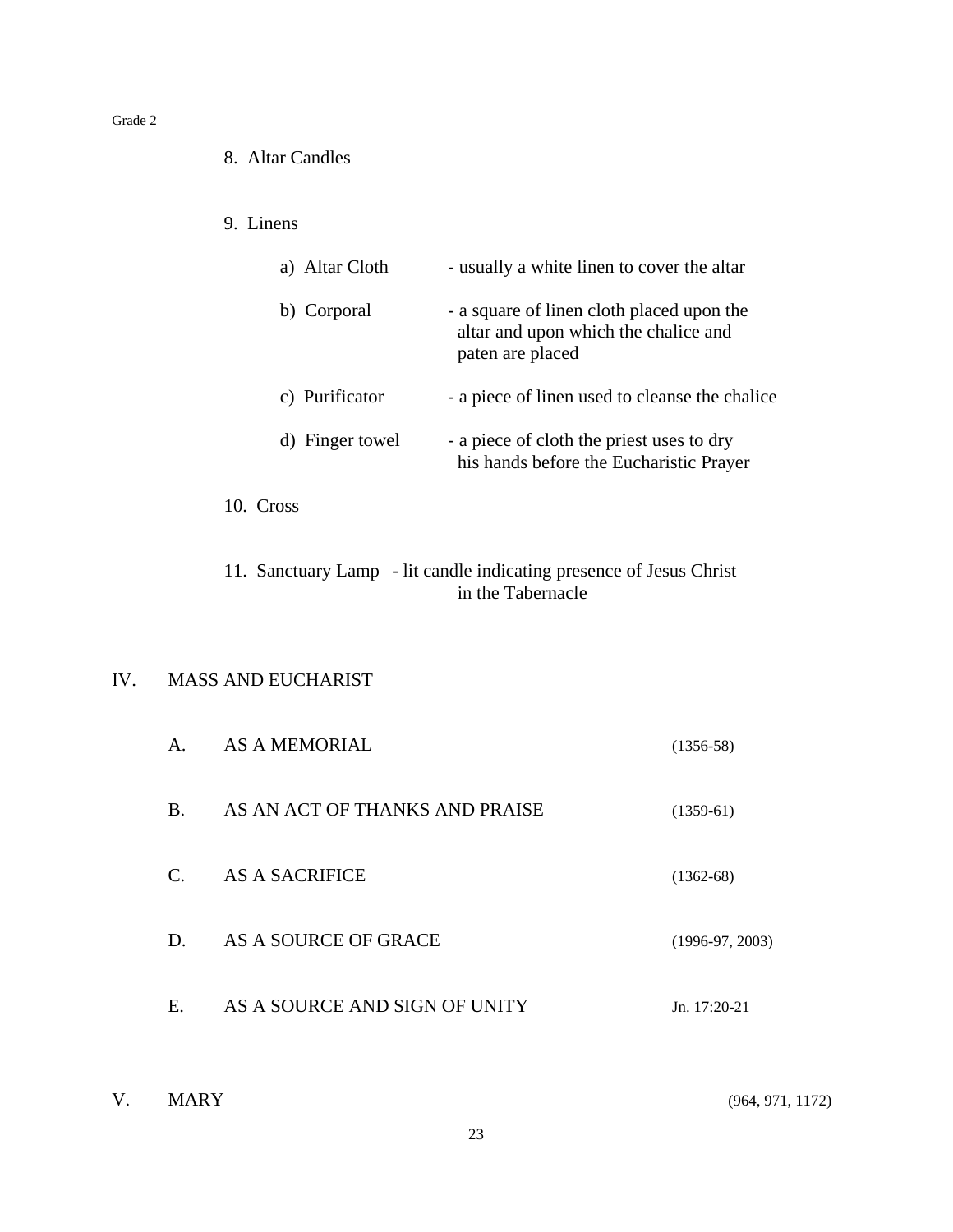#### A. TITLES OF MARY

1. Mother of God Lk. 1:26-38, 46-56

2. Our Mother (966, 968-69)

#### B. DAYS IN HONOR OF MARY

#### **February 11 Memorial of Our Lady of Lourdes**

Mary appeared to a fourteen year old girl named Bernadette Soubirous on February 11, 1858 in Lourdes, France. Our Lady appeared dressed in white with a blue sash, yellow roses at her feet and a rosary in her hand. Mary appeared eighteen times to Bernadette. The Lady told her many things among them that, although Bernadette would not find happiness in this life, she would find it in Heaven. She told her to pray for sinners and to do penance. The Blessed Mother told Bernadette to have a chapel built at the site where she appeared and that processions were to be held. When Bernadette asked the Lady what her name was, she said, AI am the Immaculate Conception.@ Through Bernadette, the Blessed Mother called sinners to a change in heart, to reach out and care for the sick, the poor, and those who had lost hope. Each year millions of people make their way through the mountainous country of southeastern France to the shrine at Lourdes. They come to ask Jesus through the intercession of his Mother for a cure of their body or soul.

#### **March 25 Solemnity of the Annunciation**

The Annunciation is the feast commemorating the appearance of the Angel Gabriel to Mary. The angel told her that she had been chosen to be the Mother of Jesus Christ, the Son of the Most High God. Mary, through the power of the Holy Spirit, became the Mother of Jesus.

| <b>May or June (variable)</b> | <b>Immaculate Heart of Mary</b>                        |
|-------------------------------|--------------------------------------------------------|
|                               | (Saturday following the Second Sunday after Pentecost) |

**August 15 Solemnity of the Assumption** Pope Pius XII, on November 1, 1950, infallibly defined what Catholics always believed: Mary was assumed body and soul into heaven. (CCC #966)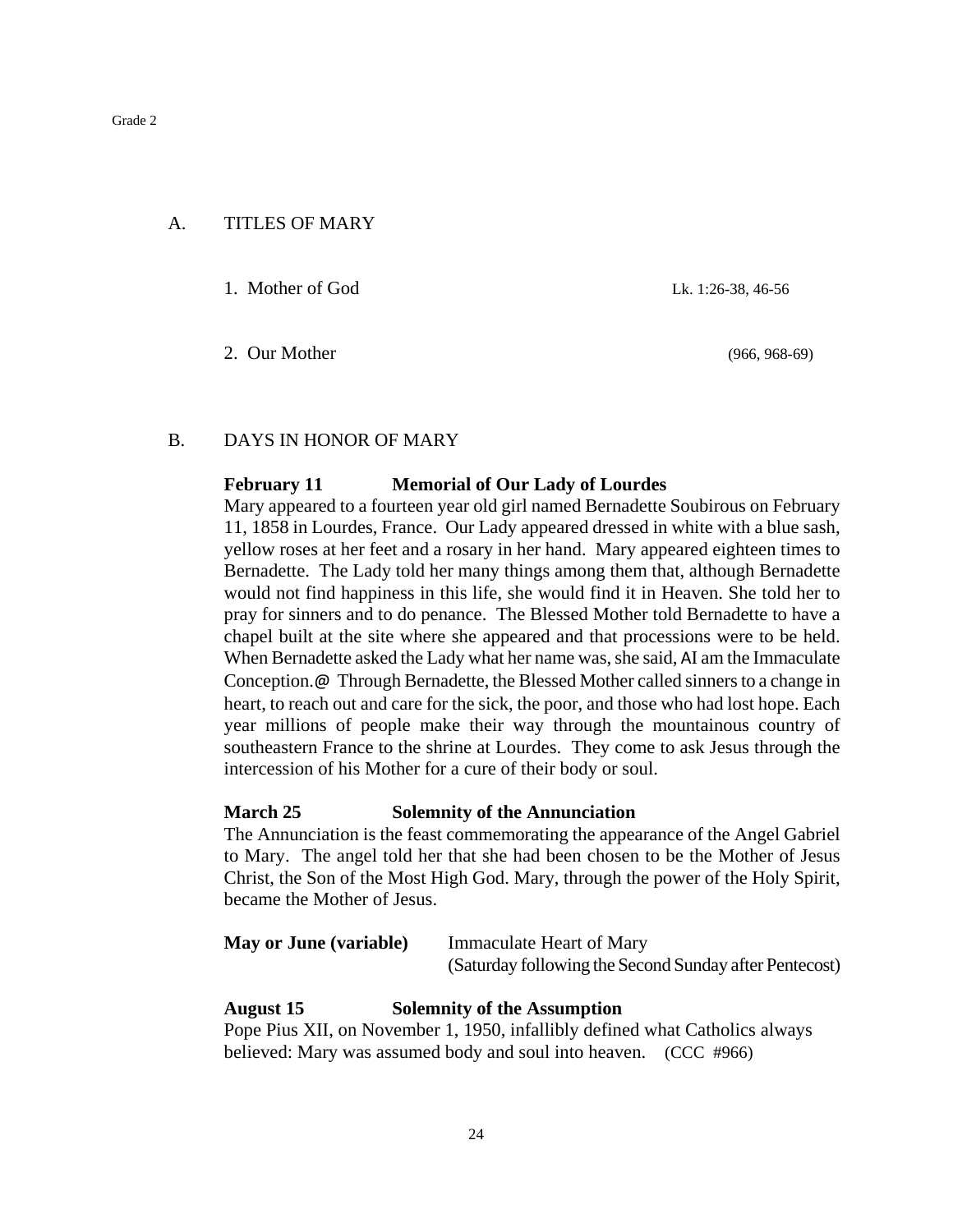#### C. MAY DEVOTIONS

- 1. Entire month of May in the Church is dedicated to Mary. Traditional color is light blue
- 2. Special activities
	- a. Make a shrine in the classroom and/or at home 1) Statue or picture/icon of Mary
		- 2) Rosary
		- 3) Flowers
	- b. Pray the Rosary
	- c. Encourage the family Rosary

#### VI. LITURGICAL YEAR (1171)

- A. LENT (1095)
	- 1. Time of preparation for Easter
	- 2. From Ash Wednesday to the Mass of the Lord's Supper on Holy Thursday
	- 3. Liturgical color is purple for sorrow, repentance

#### B. HOLY WEEK

- 1. Palm Sunday: liturgical color is red Jn. 12:12-19 for blood, zeal, the Holy Spirit
- 2. Triduum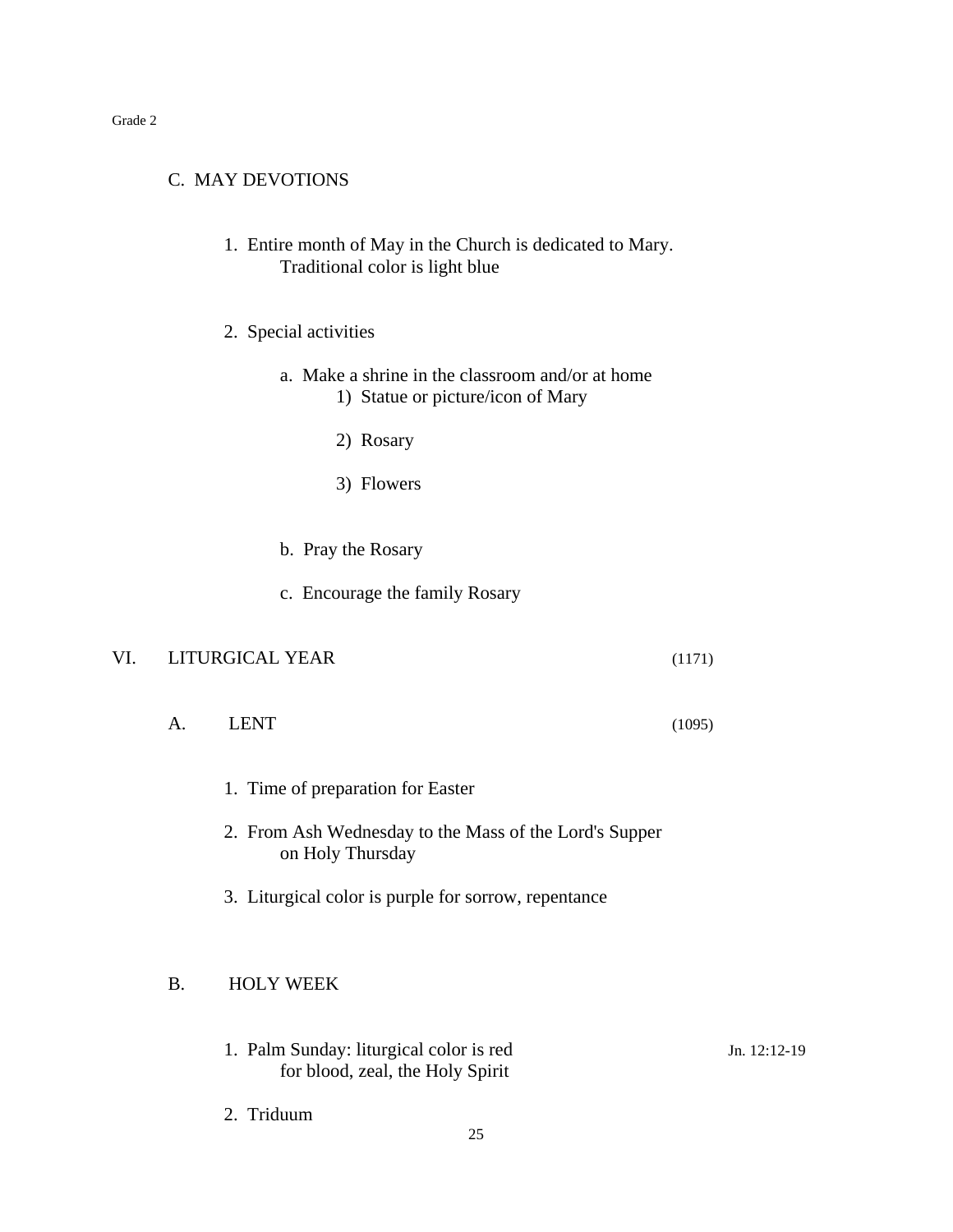|           | a. Holy Thursday<br>Mass of the Lord=s Supper                             | Mt. 26:26-35,<br>Mk. 14:22-31,<br>Lk. 22:14-23           |  |  |
|-----------|---------------------------------------------------------------------------|----------------------------------------------------------|--|--|
|           | b. Good Friday<br>Celebration of the Lord=s Passion                       | Mt. 27, Mk. 15, Lk. 23                                   |  |  |
|           | c. Holy Saturday                                                          |                                                          |  |  |
|           | d. Easter<br>Sunset of Holy Saturday to sunset of<br><b>Easter Sunday</b> |                                                          |  |  |
| $C$ .     | <b>EASTER SEASON</b>                                                      | $(1168-69)$                                              |  |  |
|           | Sunset of Easter Sunday to sunset of the Solemnity of Pentecost           |                                                          |  |  |
|           | 1. Easter Sunday: liturgical color is white<br>for joy, glory, innocence  | Mt. 28:1-15,<br>Mk. 16:1-8, Lk. 24:1-12,<br>Jn. 20: 1-10 |  |  |
| 16:19-20, | 2. Ascension Thursday: liturgical color is white                          | Mt. 28:16-20, Mk.                                        |  |  |
|           |                                                                           | Lk. 24:50-53, Acts 1:6-12                                |  |  |
|           | 3. Pentecost: liturgical color is red<br>for the Holy Spirit              | Acts 2:1-4                                               |  |  |
| D.        | <b>OTHER CELEBRATIONS</b>                                                 |                                                          |  |  |
|           | 1. Trinity Sunday: Sunday after Pentecost                                 |                                                          |  |  |
|           | 2. Corpus Christi: Sunday after Trinity Sunday                            |                                                          |  |  |
| Ε.        | ORDINARY TIME: Liturgical color is green for hope, growth, life           |                                                          |  |  |
| F.        | SAINTS AND HOLY PEOPLE                                                    |                                                          |  |  |
|           |                                                                           |                                                          |  |  |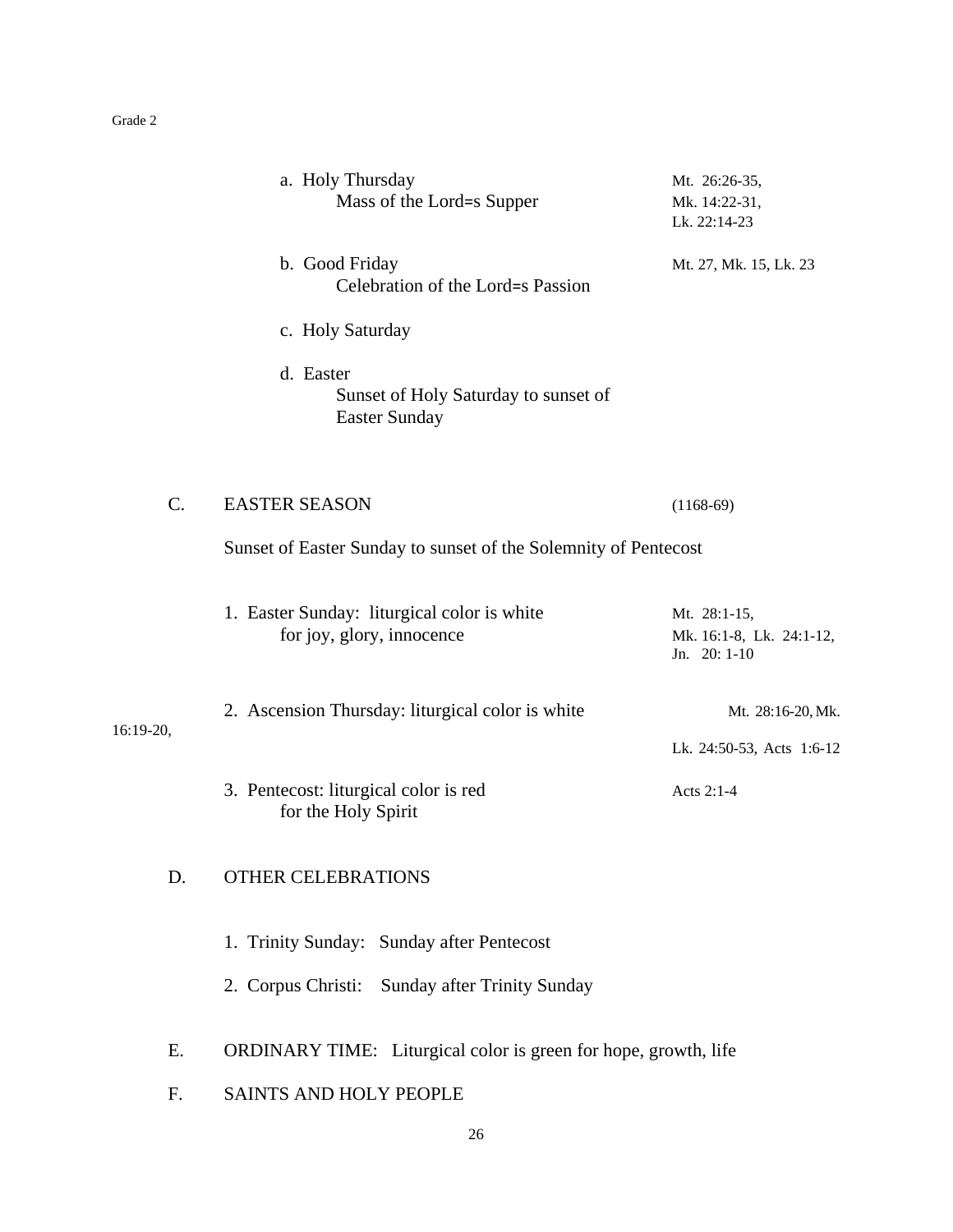#### **February 3: St. Blaise, Bishop and Martyr**

St. Blaise's feast day is remembered today as the day of the Blessing of the Throats. He was a bishop and likely a doctor living hidden in the hills of Armenia to escape the persecution of Christians at the beginning of the  $4<sup>th</sup>$  century. There, many people and wild animals came to him for healing. We bless throats on this day because of the story that St. Blaise healed a young boy with a fish bone caught in his throat. Eventually, he was discovered by hunters who brought him before the governor. He was martyred for his Christian faith.

#### **March 3: St. Katharine Drexel**

St. Katharine Drexel was raised right here in Philadelphia. She was born in 1858 to an extremely wealthy family. The Drexel home was opened to the poor three days a week. From a young age, Katharine was shown what it means to be compassionate and charitable toward the poor. During a trip to Italy in 1886, Pope Leo XIII encouraged her to become a missionary and devote herself to God. She did and donated her large inheritance to charity. In 1891, she took her first vows and established the Sisters of the Blessed Sacrament. She worked to change racial attitudes towards African Americans and American Indians. Her nuns worked to provide education and care to these under-served communities. St. Katharine established many missions for American Indians throughout the United States. During her life, she was known for her love of the Eucharist, her work promoting equal education for all, and her desire to reach out to the poor and oppressed of society. She died in 1955 and was canonized by Blessed Pope John Paul II in 2000.

#### **March 19: St. Joseph, Husband of the Blessed Virgin Mary**

All that we know about St. Joseph, the husband of Mary and foster-father of Jesus, comes from the gospels of Matthew and Luke. He was a carpenter from Nazareth, betrothed to Mary. When he learned that Mary was with child, he wished to quietly divorce her without cruelty. Yet when an angel came to him in a dream and told him about Jesus, he followed the will of God without any questions. This tells us of the heroic nature of his faith and obedience to God in all things. St. Joseph devoted his life to caring for and protecting Mary and Jesus. It is believed he died before Jesus began his ministry. Because of his beautiful faith, St. Joseph is the patron saint of the universal Church.

#### VII. PRAYER

A. TYPES OF PRAYER (2643-44)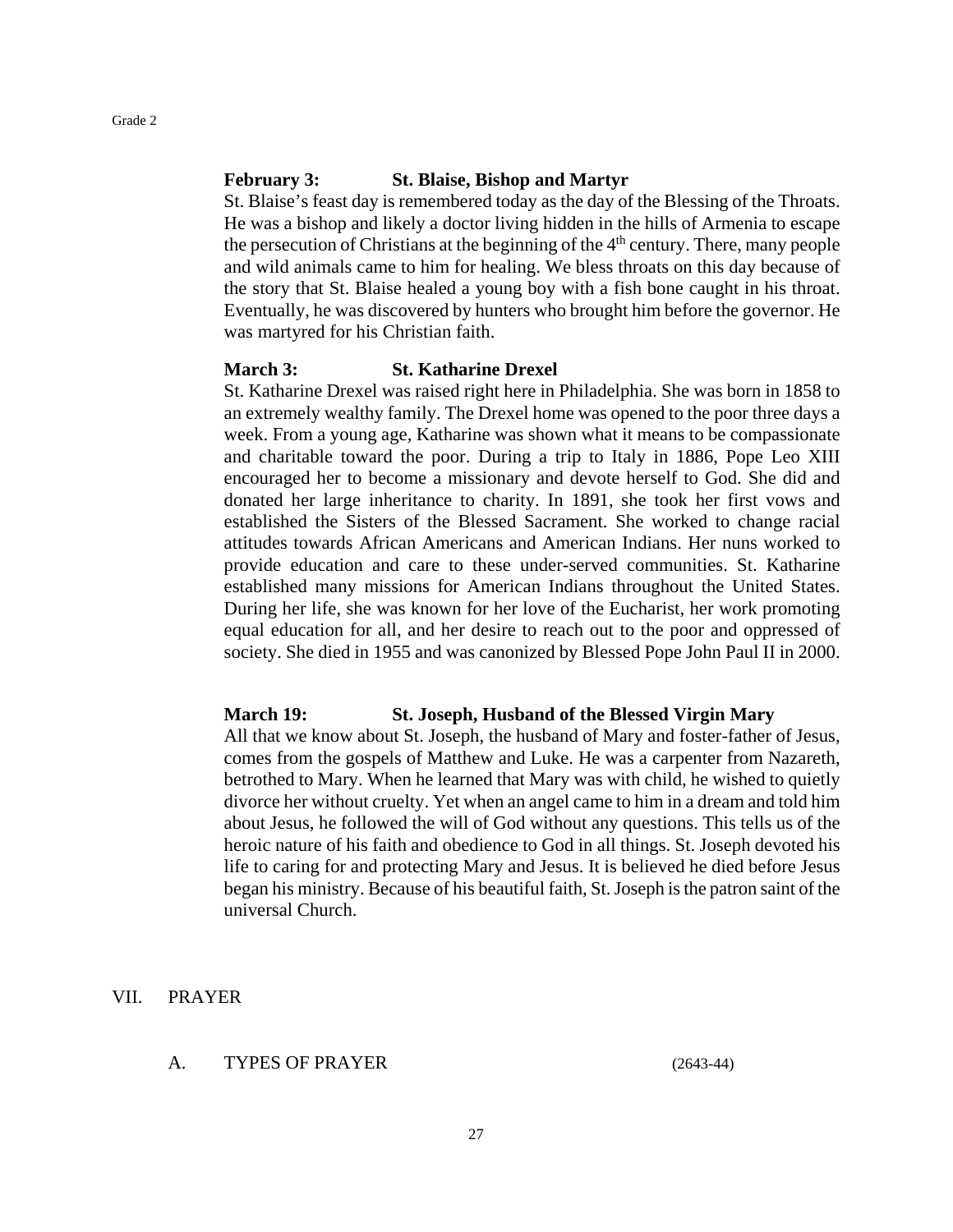|    | 1. Prayer of petition             | (2629, 2647)      |
|----|-----------------------------------|-------------------|
|    | 2. Prayer of thanks               | $(2637-38, 2648)$ |
|    | 3. Prayer asking for forgiveness  | (2631)            |
|    | 4. Prayer of praise               | (2639, 2649)      |
| B. | <b>TRADITIONAL</b>                |                   |
|    | 1. Prayers of the Mass            |                   |
|    | 2. The Angelus                    |                   |
|    | 3. The Stations of the Cross      |                   |
| C. | SPONTANEOUS (See Prayer Appendix) |                   |
|    | 1. The "Jesus Prayer"             |                   |

- 2. Praying in Common (Choral Speech)
- 3. Song and Gesture
- 4. Meditation
- 5. Guided Meditation
- 6. Shared Prayer

#### VIII. SACRAMENTALS (1677)

A. BLESSED ASHES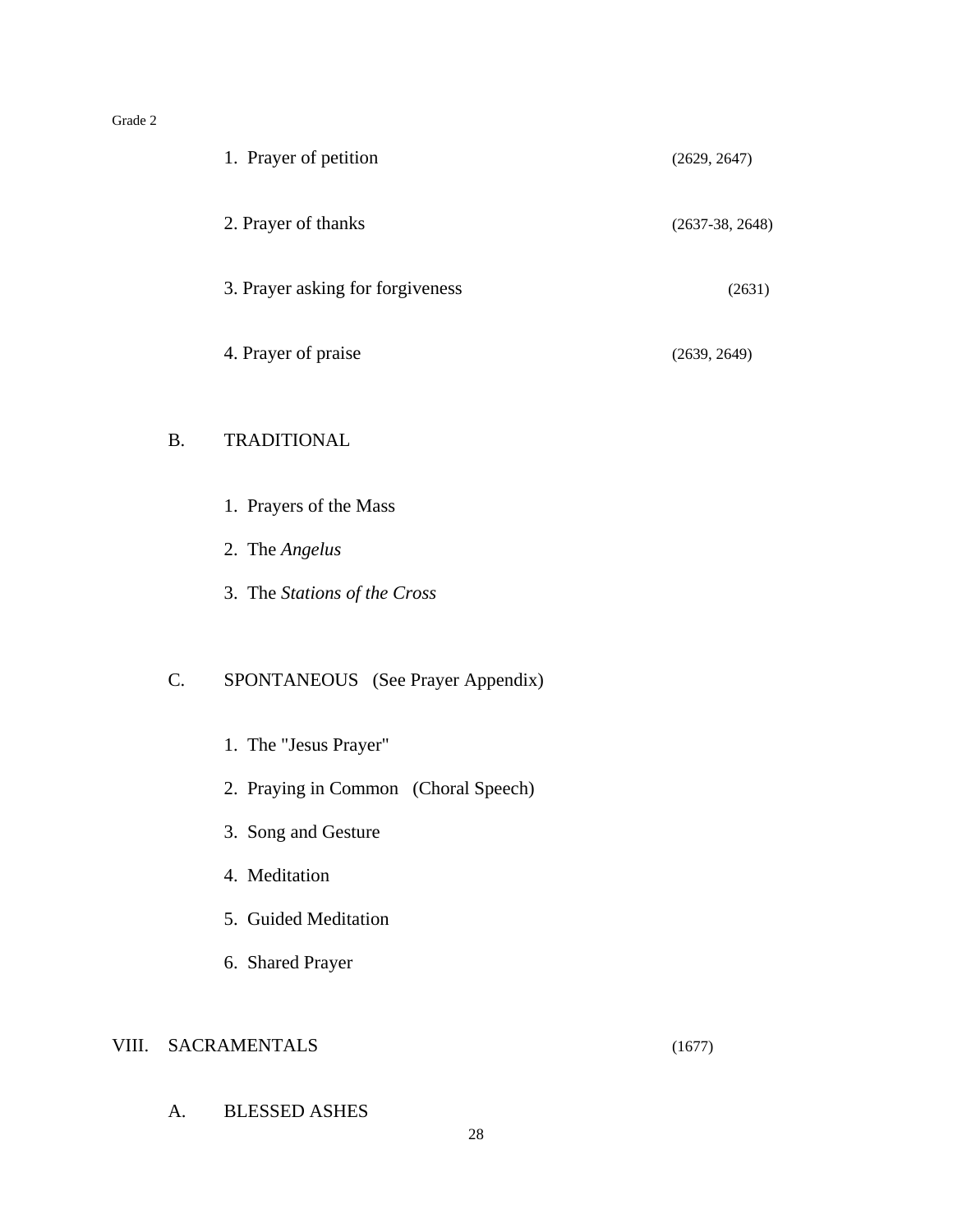- B. BLESSED CANDLES / PASCHAL CANDLE
- C. BLESSED CROSS / CRUCIFIX
- D. HOLY WATER / BAPTISMAL FONT / HOLY WATER FONT
- E. BLESSED PICTURES / ICONS (Religious images)
- F. INCENSE
- G. BLESSED MEDALS
- H. HOLY OILS
- I. BLESSED PALMS
- J. ROSARY
- K. SCAPULAR (a devotional article of two small double squares of cloth suspended on strings that can be worn by anyone)
- L. SIGN OF THE CROSS
- M. GENUFLECTION
- N. LAYING ON OF HANDS

#### IX. SOCIAL JUSTICE

*AThe Church=s social teaching is a rich treasure of wisdom about building a just society and living lives of holiness amidst the challenges of modern society.... In this time of widespread violence and diminished respect for human life and dignity in our country and around the world, the Gospel of life and the biblical call to justice need to be proclaimed and shared with new clarity, urgency, and energy.@*

*Sharing* Catholic Social Teaching *Challenges and Directions*, USCC, 1998, p. 4

*Major Themes:*

Dignity of Work and the Rights of Workers

Solidarity of the Human Family